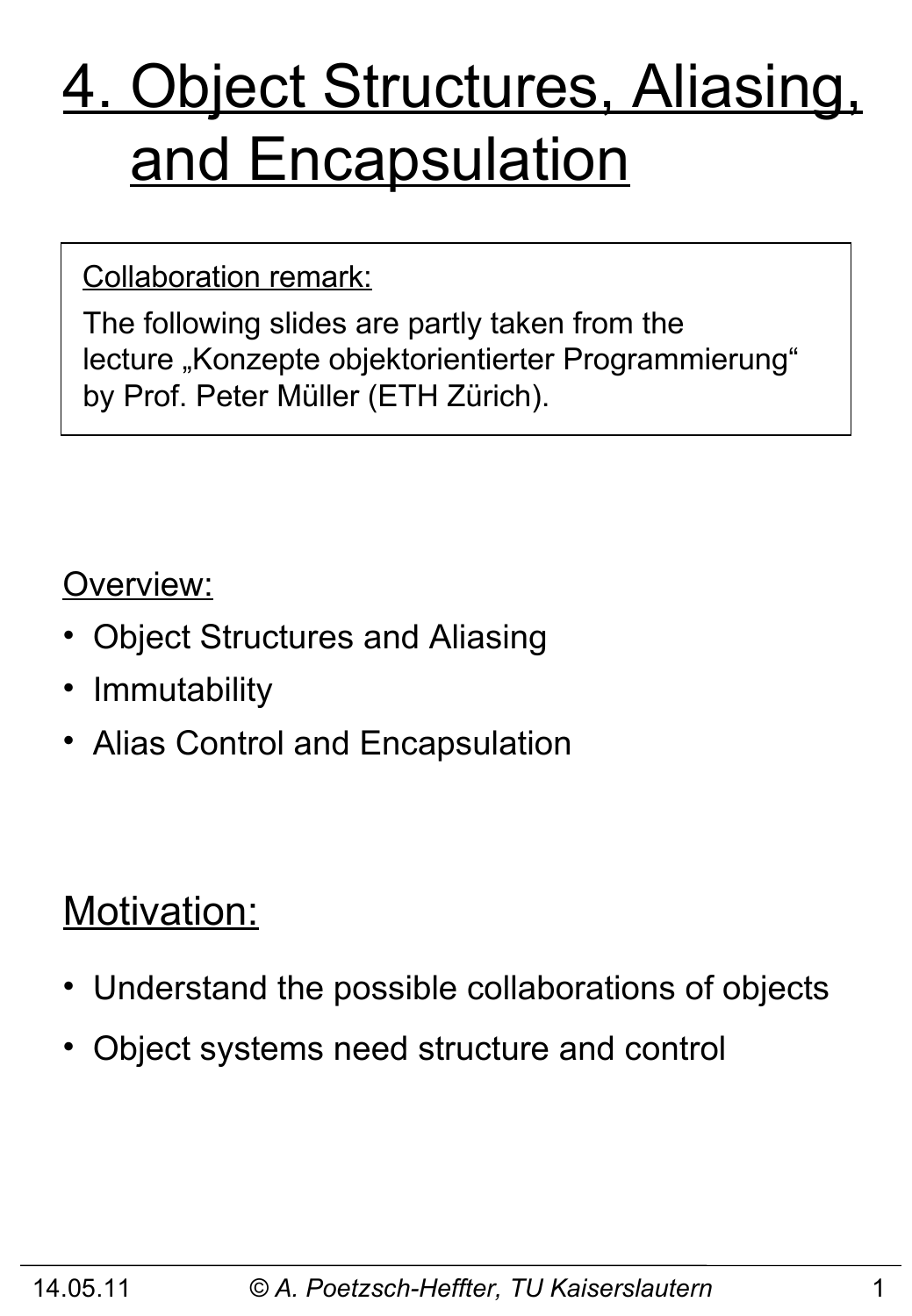"Unless objects are conceptually allowed to contain other objects in their entirety, there is little hope to master complexity in a pure object-oriented approach. ... It is, therefore, and quite paradoxically, nontrivial to introduce the notion of components into object systems."

[ David Luckham et al. ]

# **4.1 Object Structures and Aliasing**

- Objects are the basic building blocks of object-oriented programming.
- However, interesting system components and program abstractions are almost always provided by sets of cooperating objects.

### Explanation: (Object structure)

An *object structure* (*Objektgeflecht*) is a set of objects that are connected via references.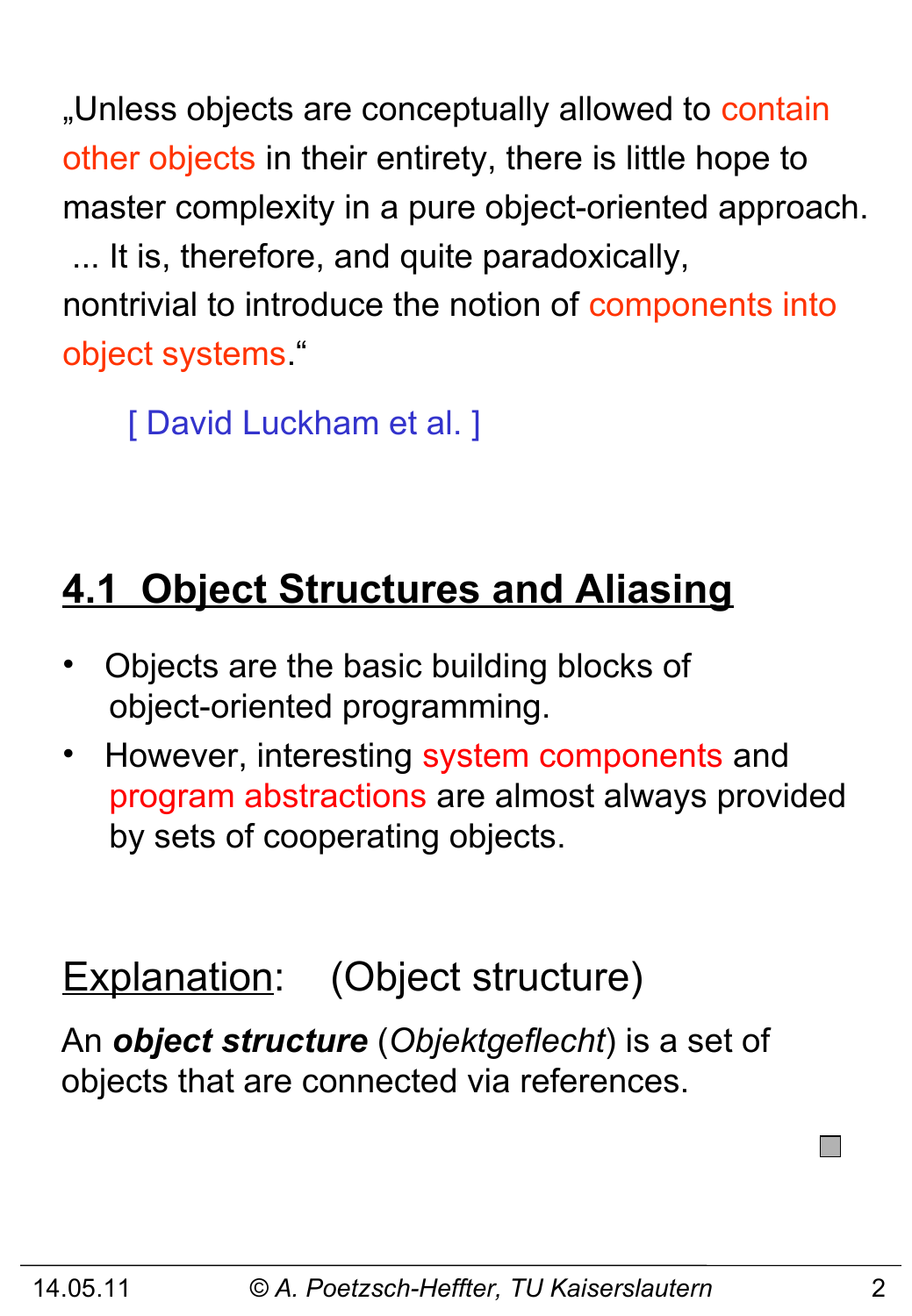# Examples: (Object structures)

1. A very simple structure consisting of 2 objects:

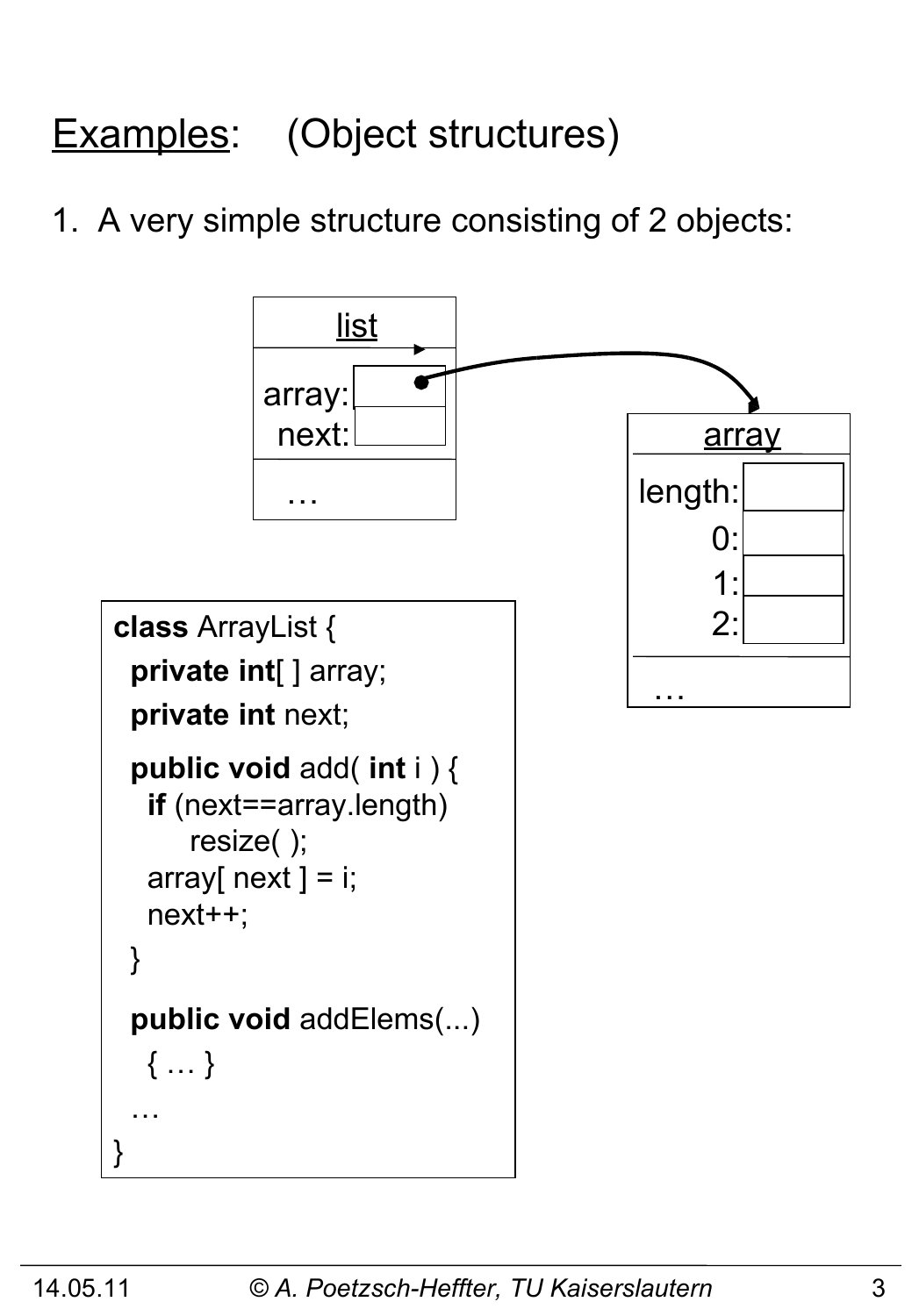2. A simple structure of several objects:



3. More interesting object structures can e.g. be found in graphical user interfaces.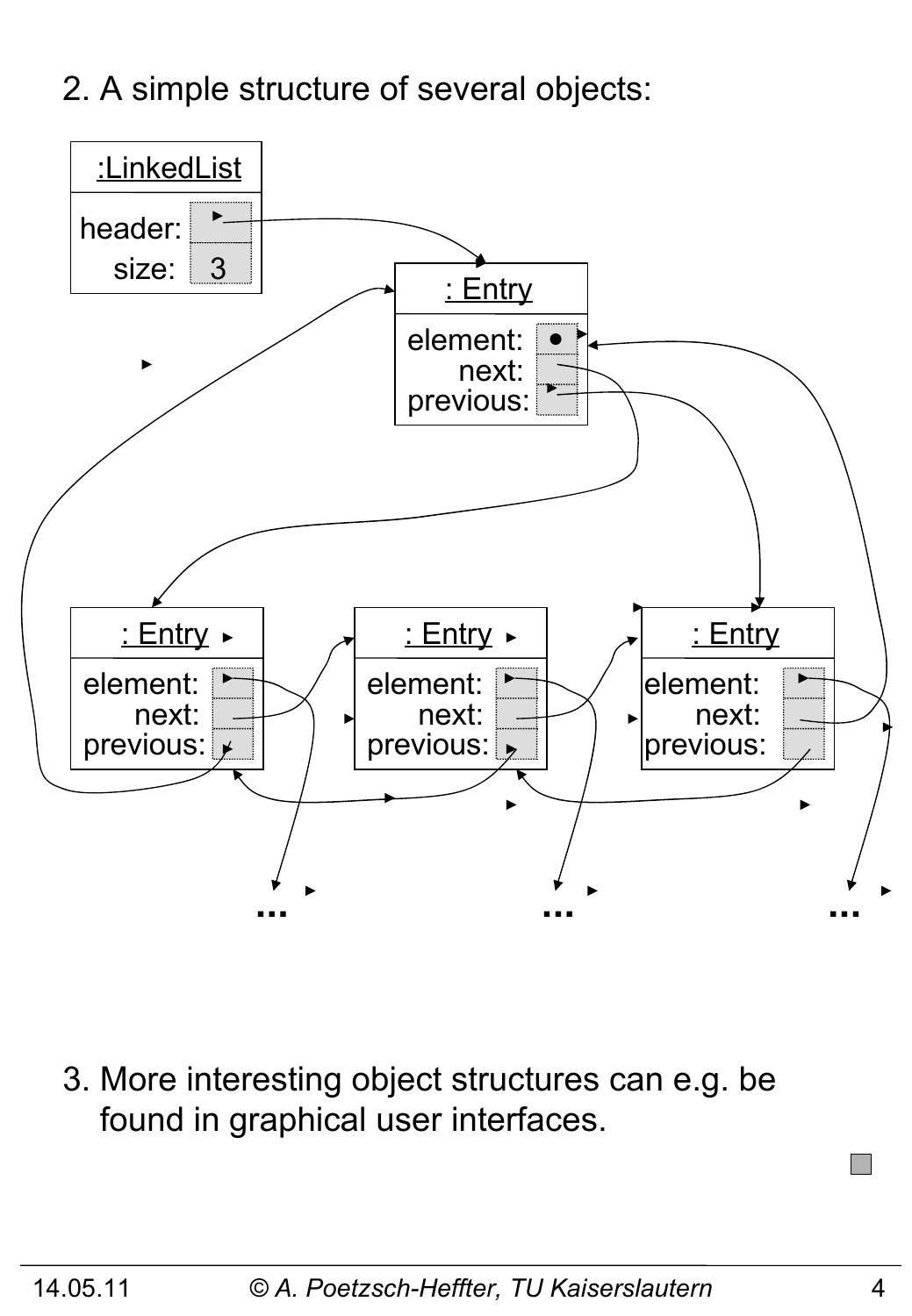### Problems:

- Structural integrity ( $\rightarrow$  structural invariants)
- Behavior and state of an object tightly depends on other objects.
- "Multiple references" to one object  $($   $\rightarrow$  aliasing)

# Explanation: (Aliasing in OO programming)

An object X is *aliased* if two or more variables hold references to X. A variable can be

- an instance variable
- a class or static variable (global variable)
- a local variable of a method incarnation, including the implicit parameter **this**
- a formal parameter
- the result of a method invocation or her intermediate expression results

Often such a variable is called an *alias* of X.

Aliasing is called *static* if all involved variables are instance or static variables, i.e. belong to the heap. Otherwise, it is called *dynamic*.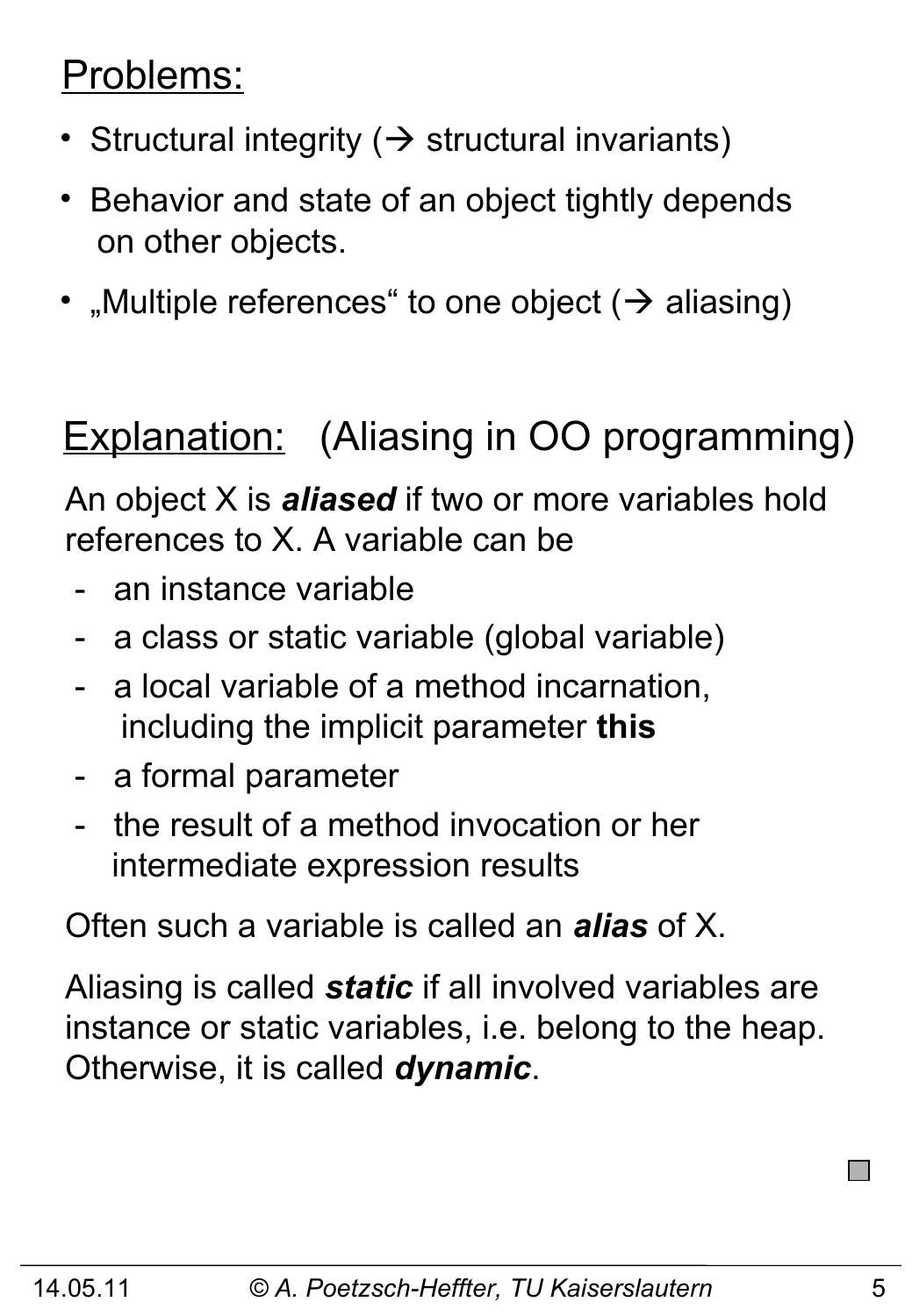# Desirable Aspects of Aliasing:

- Consistent view to shared objects
- Multiple cursors/iterators into object structures
- Time and space efficiency

### Examples: (Desirable aliasing)

- 1. Address objects that capture the address of a person or institution:
	- Several objects may reference an address *A*.
	- If *A* is modified, the referencing objects keep a consistent and up-to-date view.
- 2. Consider a complex tree or graph structure:
	- The structure can be traversed by several iterators.
	- Cursors can point to nodes of current interest.
- 3. Data structures can share objects (e.g. singly linked lists):
	- avoids to copy data structures when they are enlarged or reduced in size;
	- saves a lot of memory space.

 $\Box$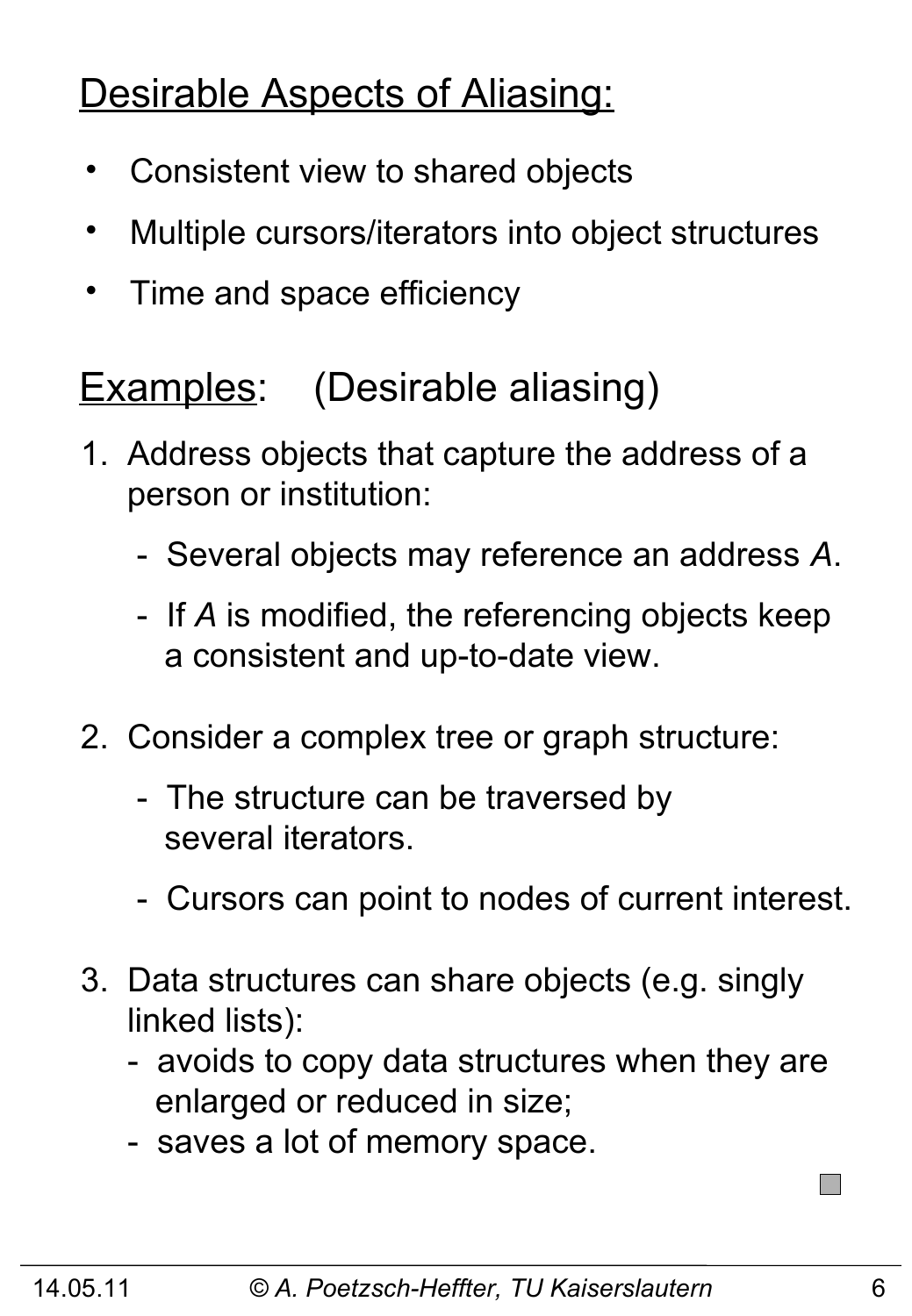### Undesirable Aspects of Aliasing:

- 1. Side-effects may become difficult to understand and control
- 2. Inconsistent access to objects
- 3. Aliases allow to by-pass interface operations
- 4. Optimizations and formal techniques become more complex

# Examples: (Undesirable aliasing)

- 1. Violation of invariants through aliases:
	- A set class uses a list class to implement the collection. Invariant: no duplicates.
	- Alias to the list can lead to invariant violation.
- 2. Inconsistent access:
	- An algorithm reads in different steps the attributes of an address object *X* (name, street, town).
	- Someone else modifies *X* while the algorithm reads its information.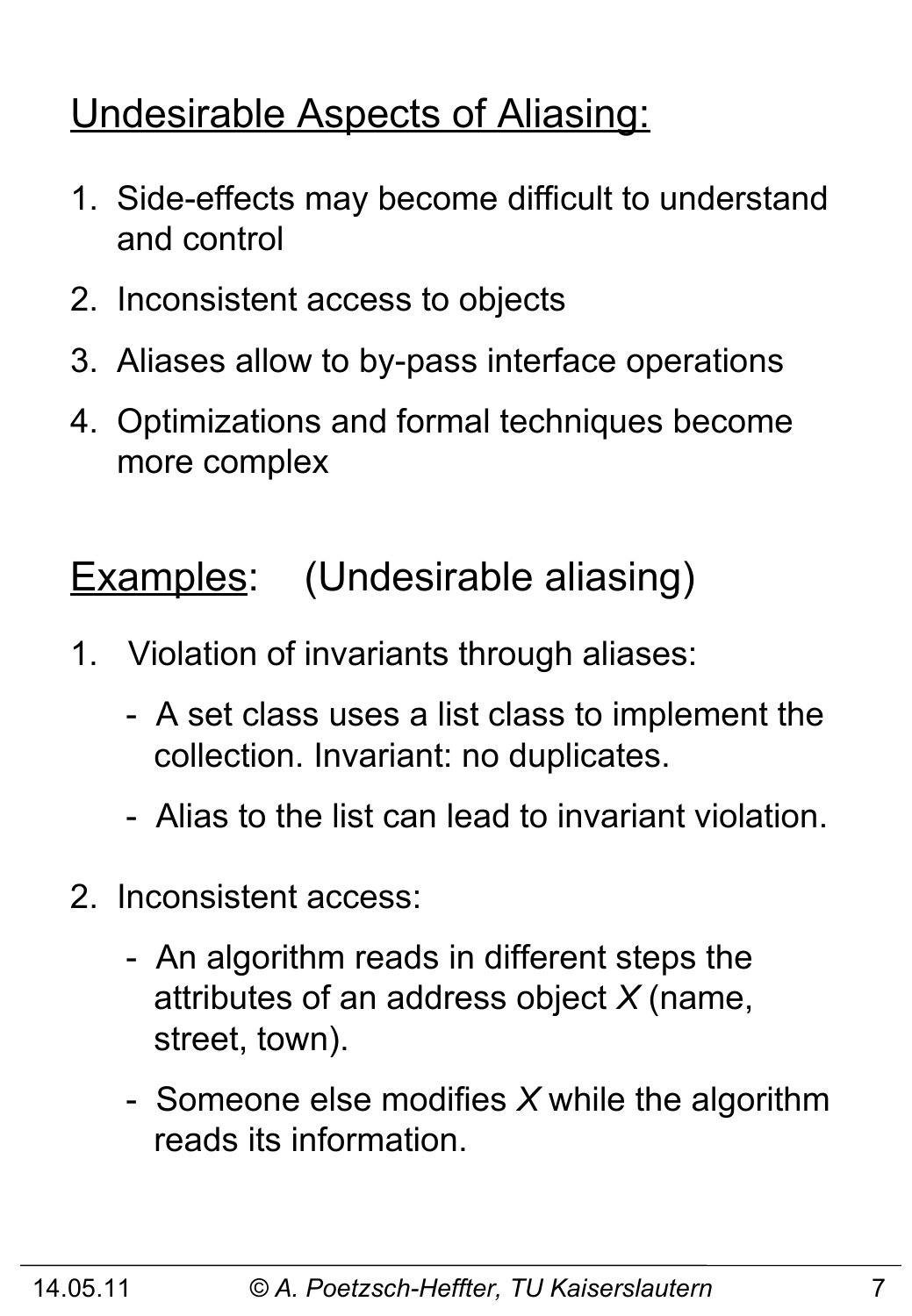3. By-passing interfaces:

Security breach in Java JDK 1.1.1:

- Each Class-object stores array of signers
- Only trusted signers get extended access rights to the host system
- Through *leaking* of the array of signers, a malicious applet can modify the list of signers to get extended rights
- Again, access modifiers cannot prevent the problem, because arrays are mutable

```
private Identity[ ] signers;
…
public Identity[ ] 
getSigners( ) {
    return signers;
}
```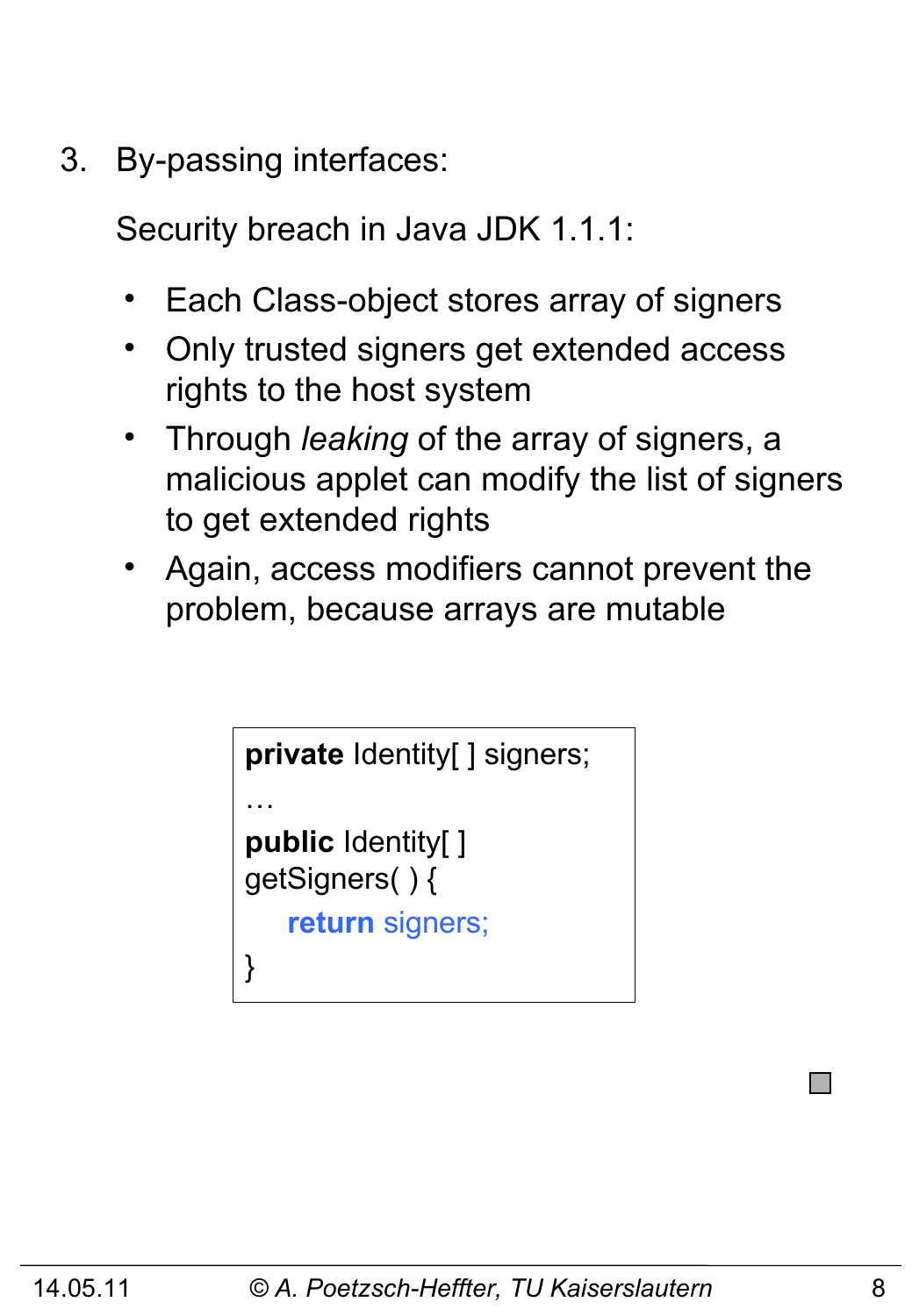# Forms of Alias Creation:

Capturing:

- Capturing occurs when objects are **passed to a data structure and then stored** by the data structure.
- Capturing often occurs **in constructors** (e.g., streams in Java).
- Problem: Alias can be used to **by-pass interface** of data structure.

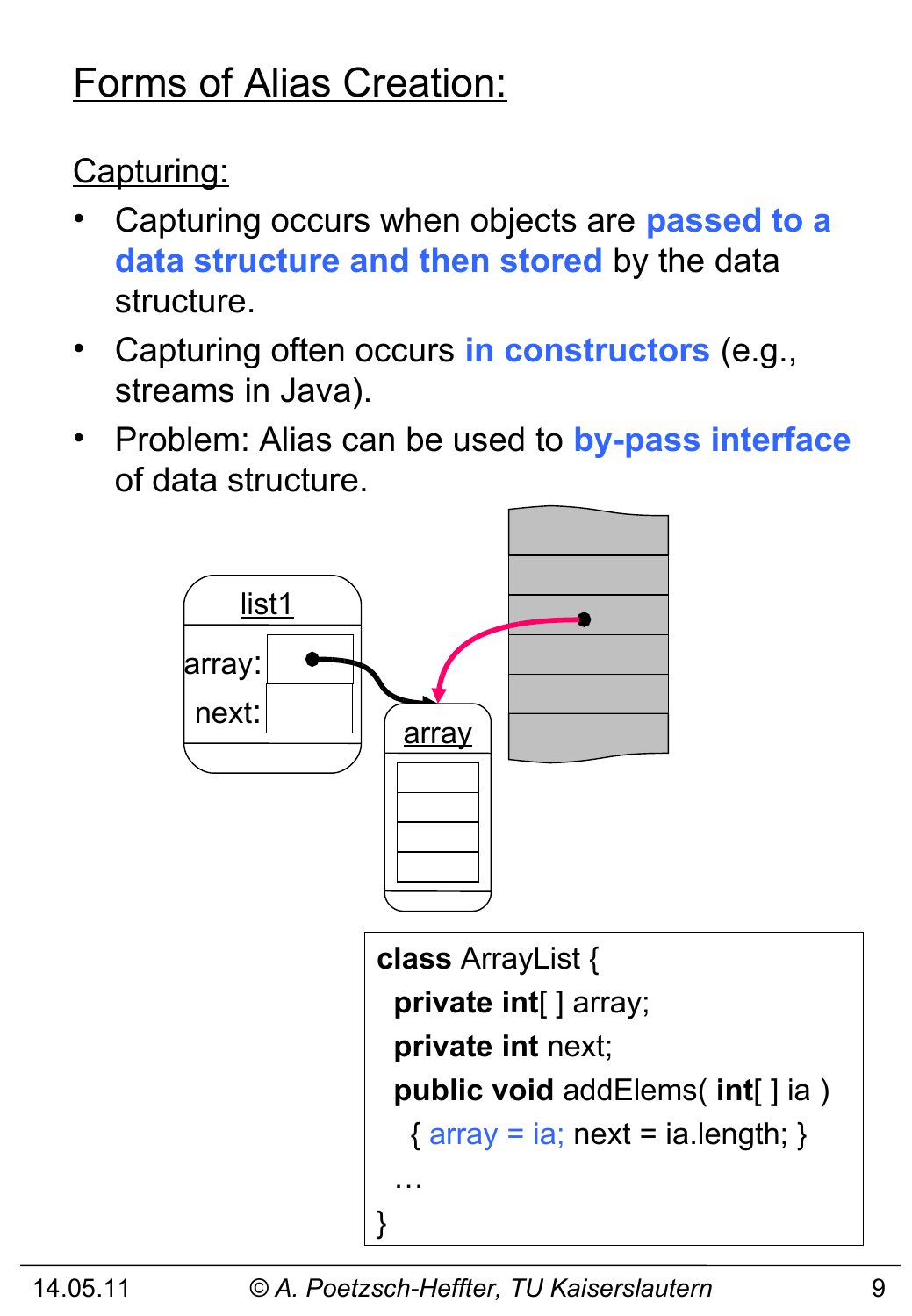#### Leaking:

- Leaking occurs when data structure **passes a reference** to an object which is **supposed to be internal** to the outside
- Leaking **often** happens **by mistake.**
- Problem: Alias can be used to **by-pass interface** of data structure.

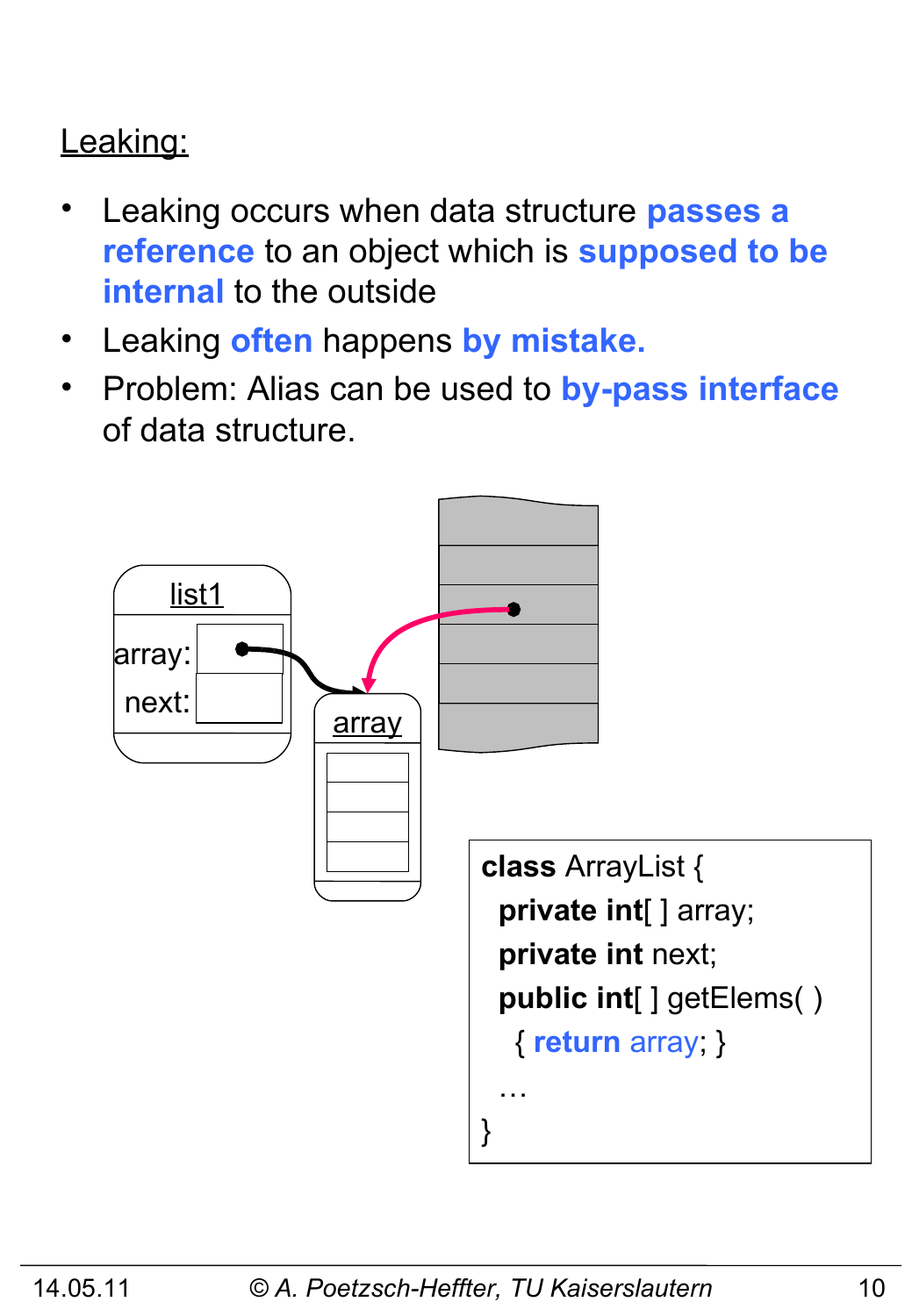General approaches to solve alias problems:

- Support aliasing, but disable modifications (avoids undesirable aspects (1.), (2.) and (4.) from above)
- Control aliasing and access

# **4.2 Immutability**

*Referential transparency* means that the holder of an object reference *R*

- does not have to care about aliases of *R*,
- in particular, cannot observe whether aliases of *R* exist (by using *R*).

Techniques to achieve referential transparency:

- immutability
- uniqueness

# Assumption:

To keep the following definitions simpler, we assume that reading and writing to instance variables of an object *X* can only be done by methods of *X*'s class (possibly inherited methods).

That is, objects can only be observed by method invocation.

 $\sim$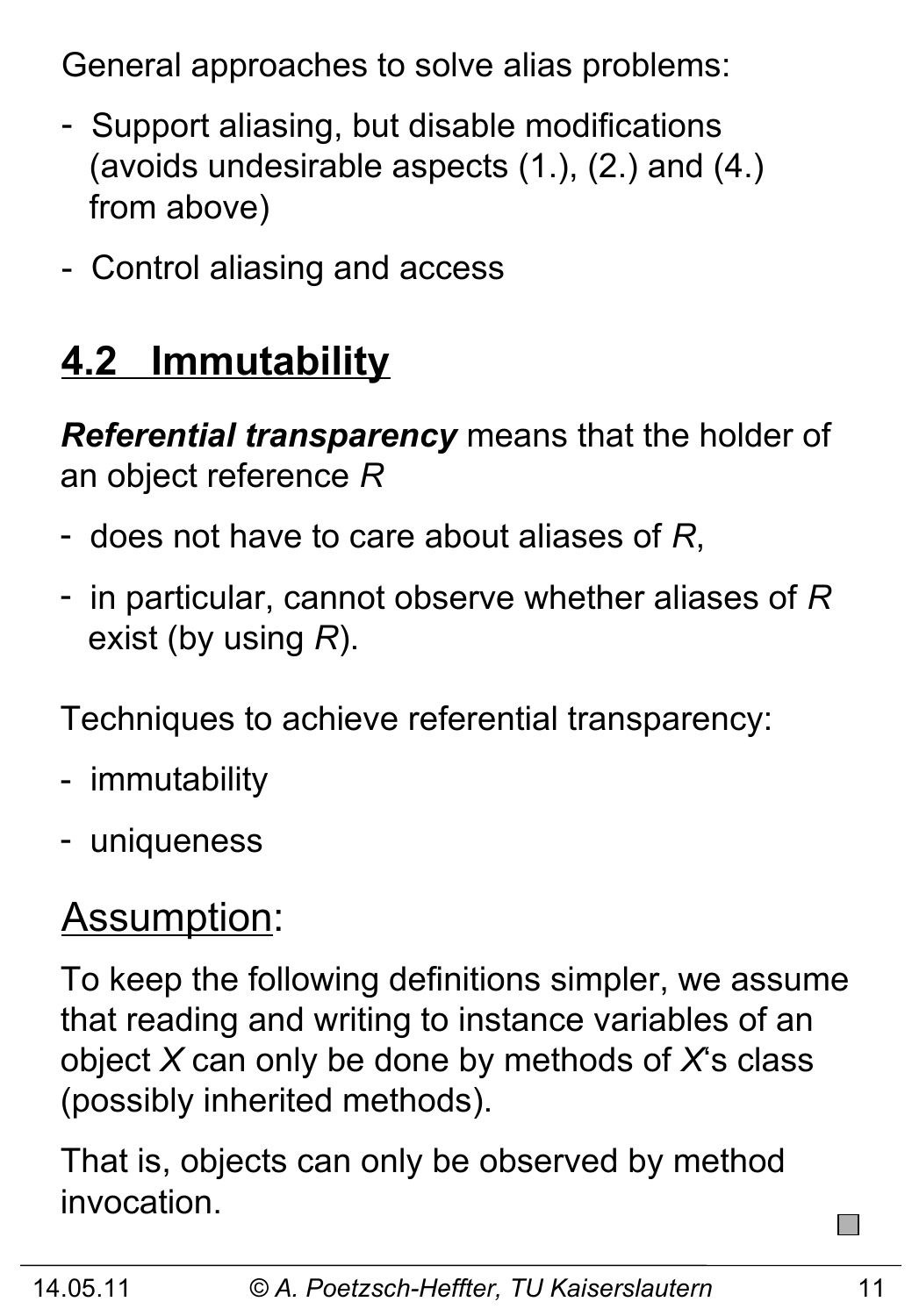# Explanation: (Immutability)

We assume that equality for the primitive types is defined by  $v = -\frac{1}{2}$  and for reference types by some reasonably defined method equals.

An object *X* is called *(observationally) immutable* if after termination of its constructor call any two invocations

*X.m(p1,...,pn)* and *X.m(q1,...,qn)*

with *pi* equals *qi* (1≤ i ≤ n) either

- yield equal results or
- throw equal exceptions or
- both do not terminate.

A *class* C is called *immutable* if all instances of C in any program execution are immutable.

### Remark:

- Immutability is usually defined by prohibiting state changes and dependency of "external" state.
- About 660 concrete classes in Java's standard library are immutable (about 20%)

 $\Box$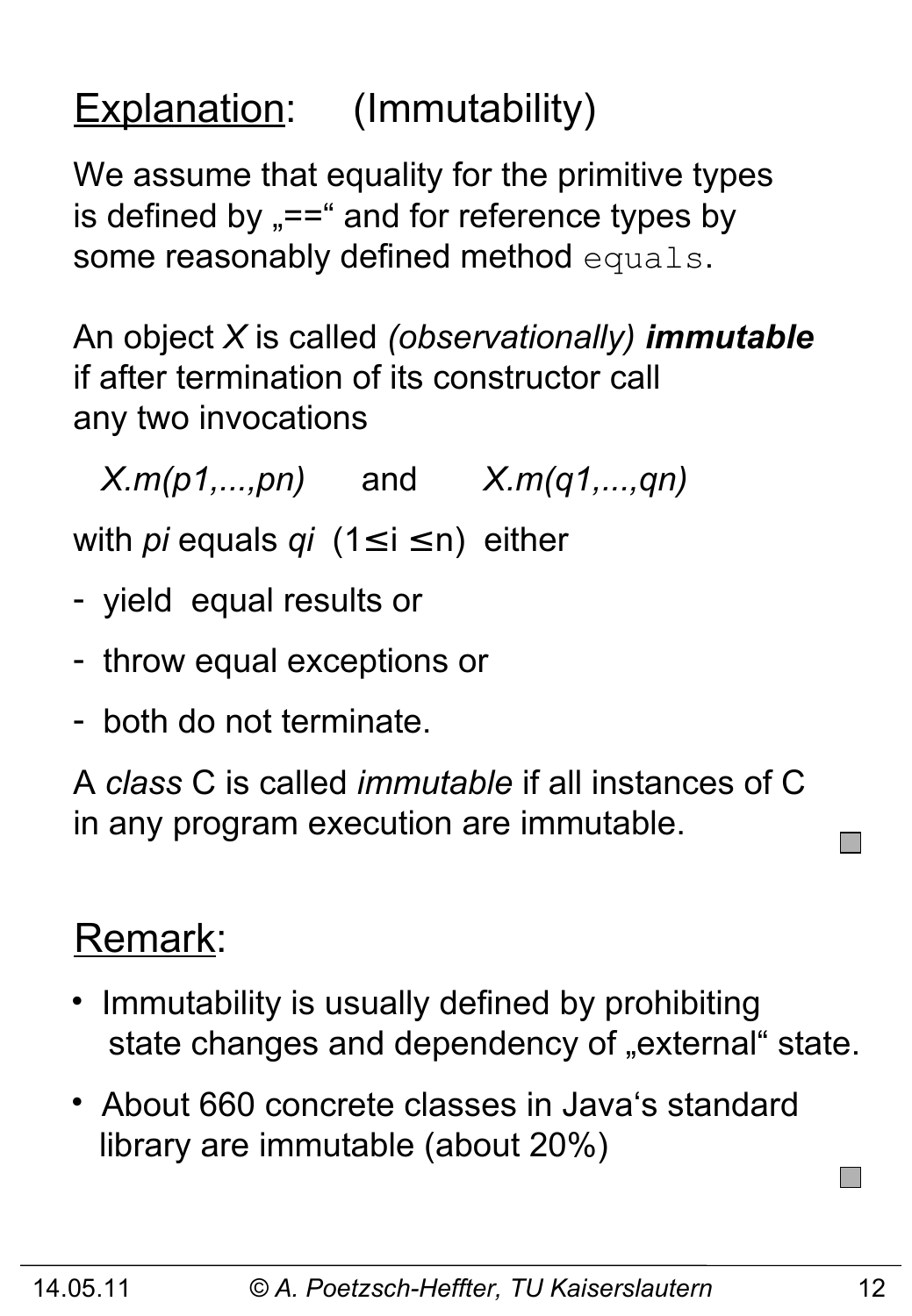# **Examples:** (Immutability)

#### 1. Immutable class:

```
class ImmutableList {
   private int head;
   private ImmutableList tail;
  boolean isempty(){ return tail == null; }
   int head(){
     if( isempty() )
       throw new NoSuchElementException();
     return head;
   }
   ImmutableList tail(){
     if( isempty() )
      throw new NoSuchElementException();
     return tail;
   }
   ImmutableList cons( int i ) {
     ImmutableList aux = new ImmutableList();
    aux.head = i;
    aux.tail = this; return aux;
   } 
   boolean equals( Object that ) {
 ...
   }
}
```
Objects of class ImmutableList are immutable for an appropriate method equals.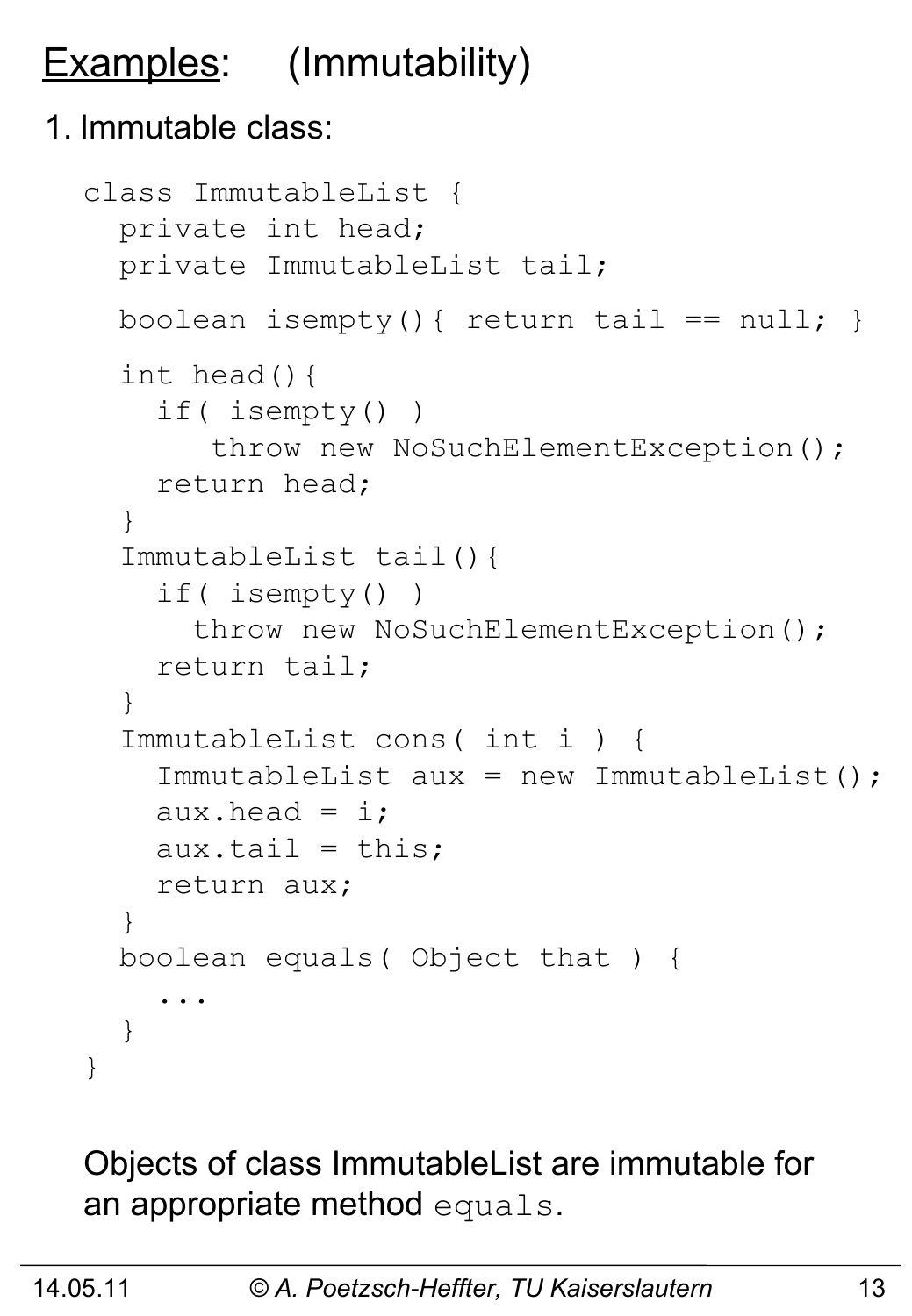```
class ImmutableList { // continued
 ...
  boolean equals( Object that ) {
    if( that == null |) !(that instanceof ImmutableList )
       return false;
    ImmutableList tl = (ImmutableList) that; if( isempty() ) {
       return that.isempty();
     } else if( that.isempty() ) {
       return false;
     } else {
       return ( this.head == that.head )
            && tail().equals( that.tail() );
 } 
   }
}
```
2. Immutability and inheritance:

There may be scenarios in which objects *of type* ImmutableList are not immutable:

```
...
static boolean somemethod( ImmutableList il )
{
    if( !il.isempty() ) {
      return il.head() == il.head();
    } else return true;
}
```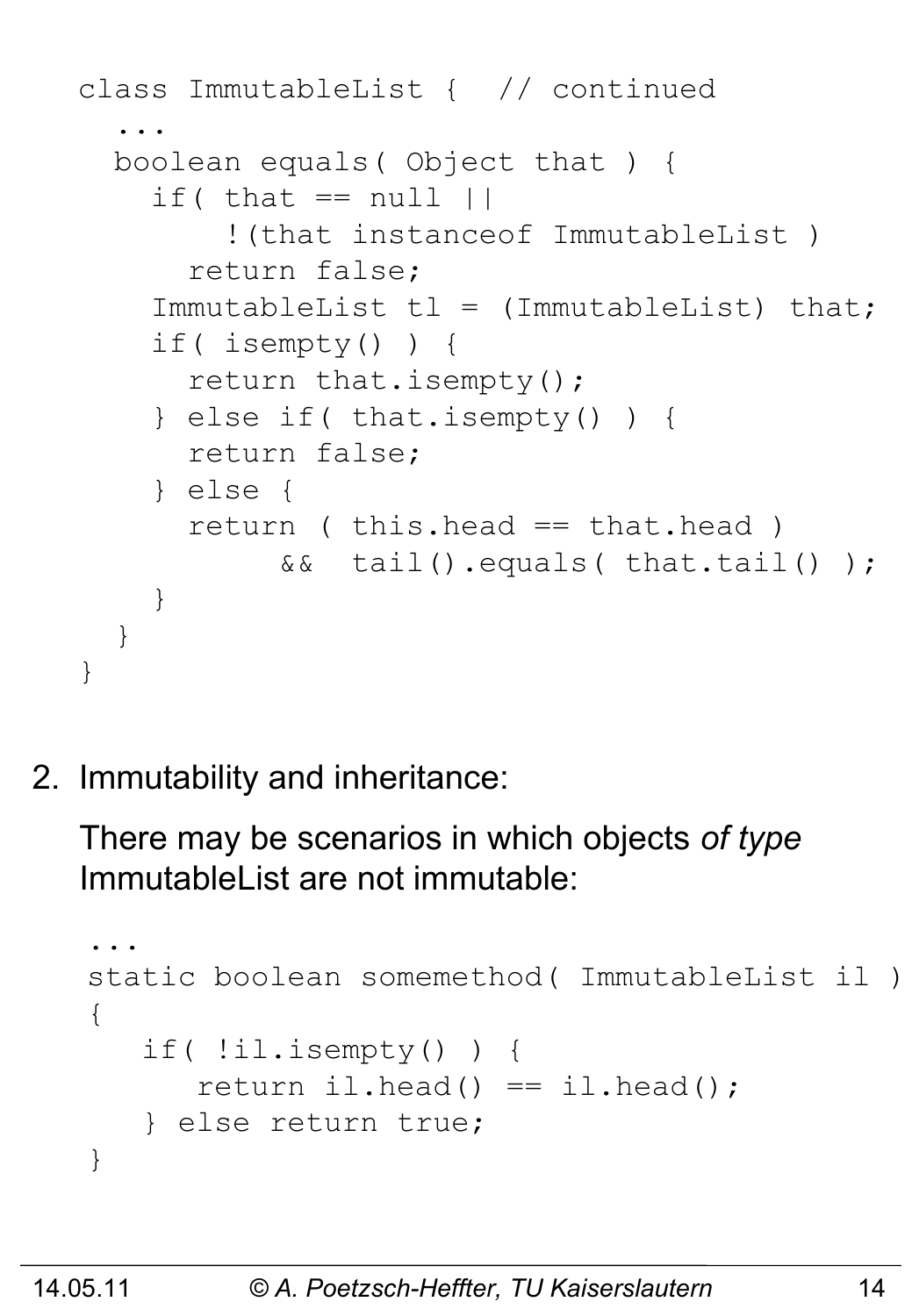```
class NotImmutableList extends ImmutableList
{
    private boolean flag;
    boolean isempty(){ return false; }
    int head(){
      flag = !flag; if( flag ){
          return 7;
       } else return 9;
    }
    ImmutableList cons( int i ) {
       return new NotImmutableList();
    }
}
...
ImmutableList il = new NotImmutableList();
il.cons(7).cons(9);
System.out.println( somemethod(il) );
...
```
The example demonstrates that

 $\rightarrow$  subclasses can breach immutability.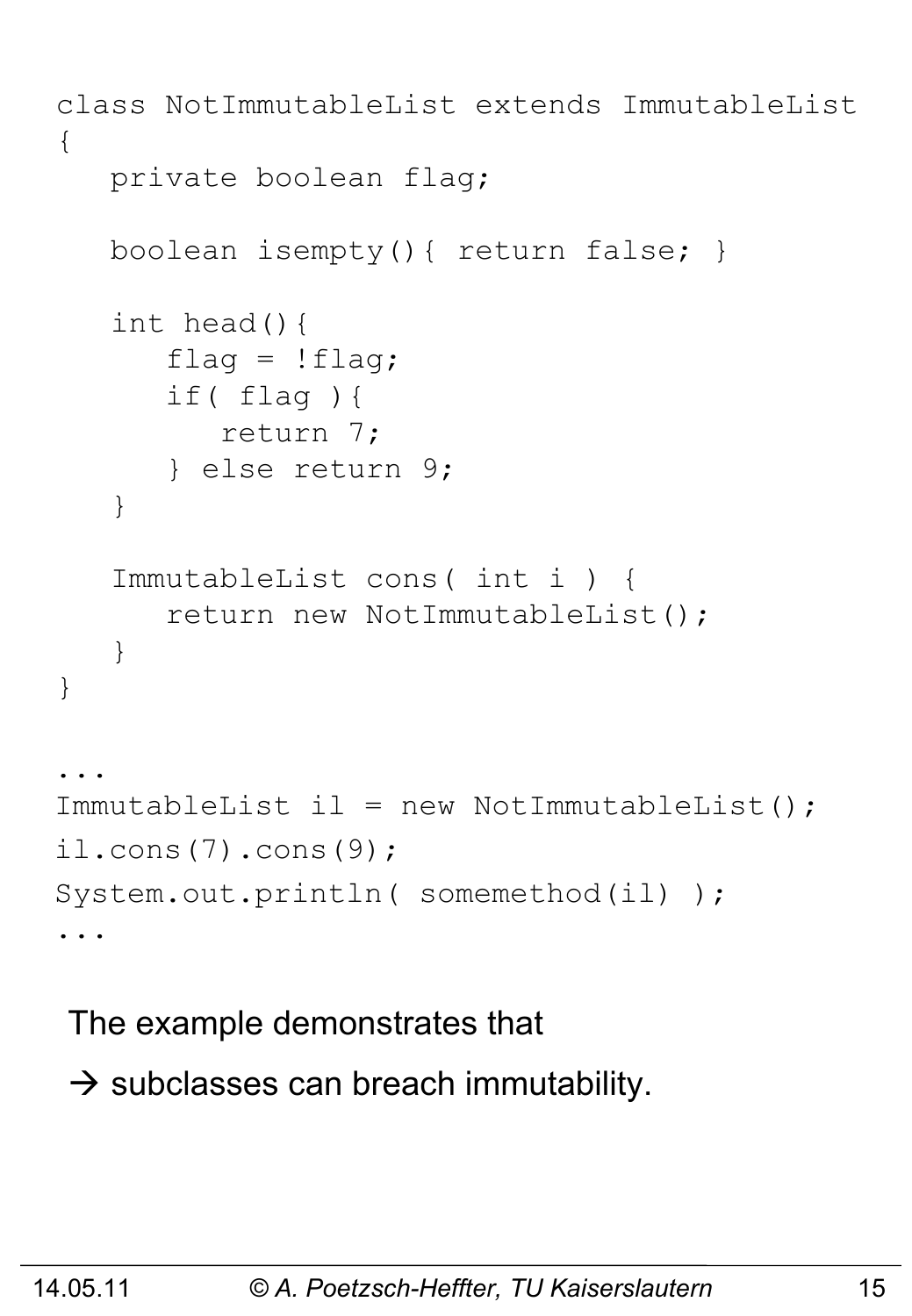3. Immutable objects must not depend on global variables:

```
class Global {
    public static int a = 5;
    public static int getA(){ 
       return a;
    }
}
class Immutable2 {
    public int alwaysTheSame() {
        return Global.getA();
    }
}
```
Immutable2-objects are not immutable!

The example demonstrates that  $\rightarrow$  mutability can depend on global state.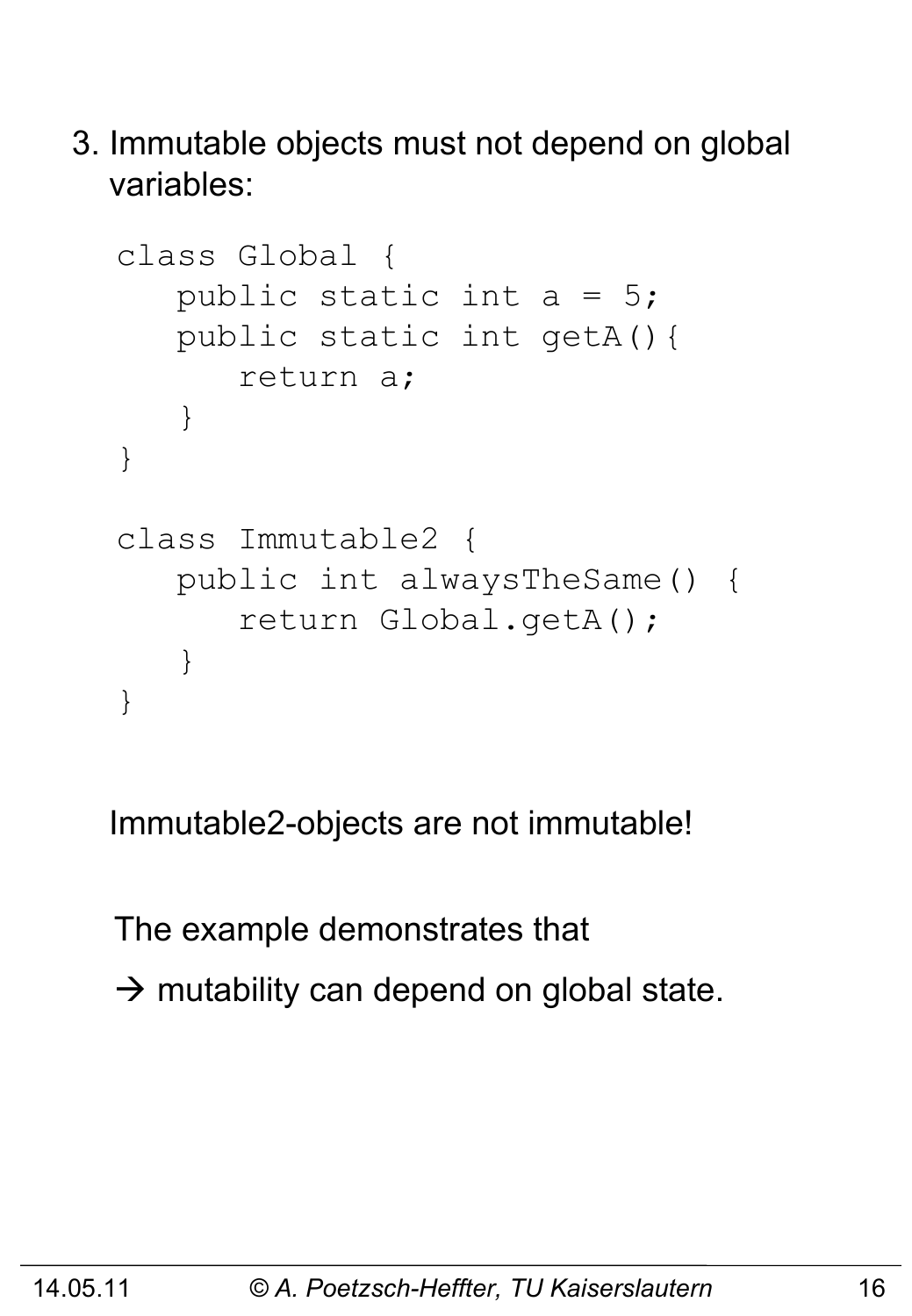4. Immutable objects with varying I/O-behavior:

```
final class Immutable3 {
    private int state;
    public int alwaysTheSame() {
       System.out.println(state++);
       return 47;
    }
}
```
5. Immutable objects where state changes can make sense:

 Typical example: Initialization of instance variables on demand, i.e., not by the constructor, but prior to first use.

### Techniques for Realizing Immutability:

Immutability is implemented using different techniques:

- Access and inheritance restrictions
- Immutable state (local and reachable state)
- Prohibition of access to global state (direct or via methods)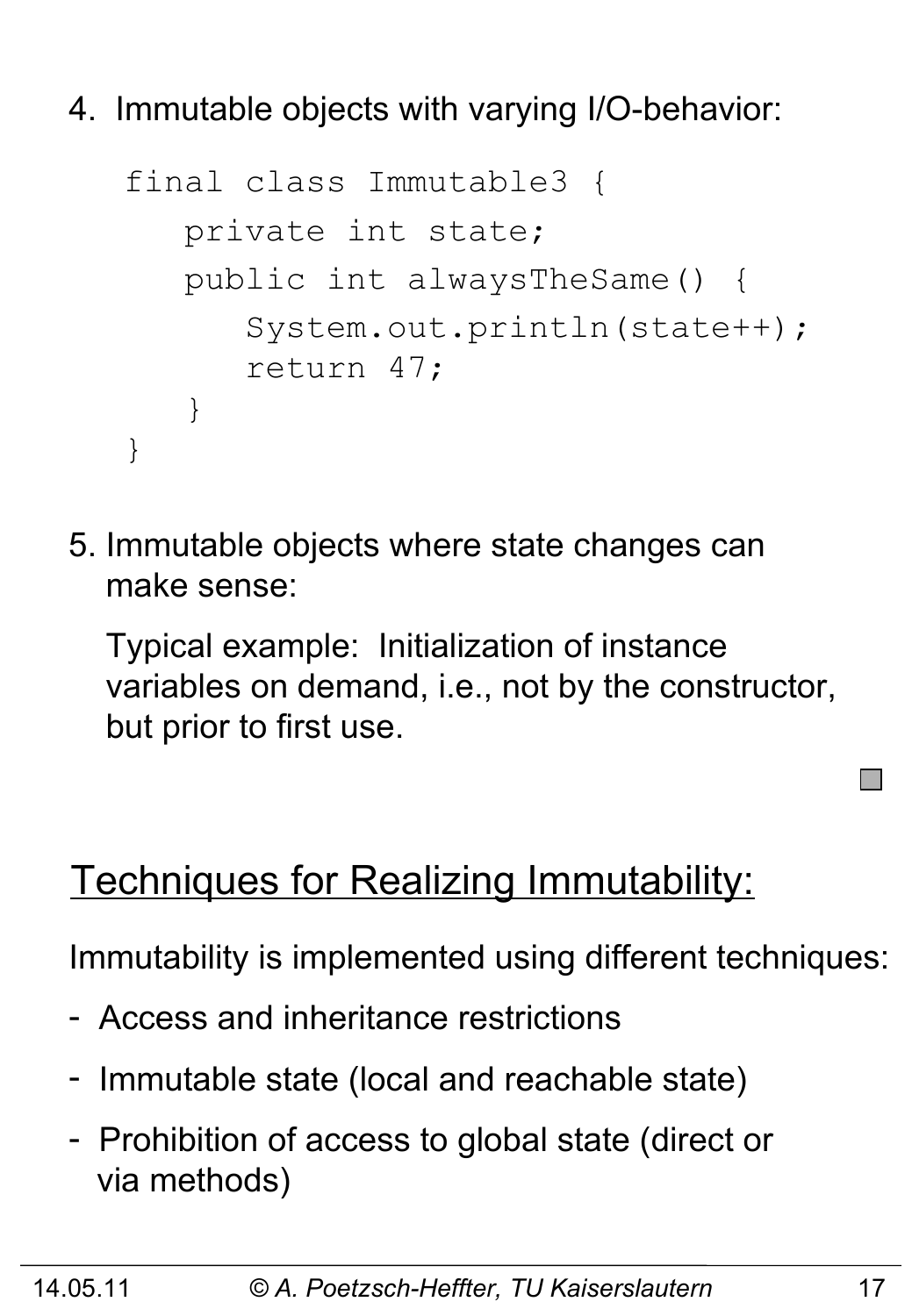Sufficient criteria for immutability of an object *X*:

- Instance variables of *X* cannot be modified after termination of its constructor.
- $\bullet$ X is not exposed during construction.
- Objects referenced by *X* are immutable according to these criteria.
- Constructors can only take immutable objects as parameters.
- Methods do not depend on global variables, i.e.,
	- They do not access global variables.
	- They do not invoke methods that depend on global variables.
- Methods do not create new objects.

### Remarks:

- The above criteria are still difficult to check:
	- It is difficult to show that no modifications can occur.
	- Inheritance has to be controlled.
- Classes like String are (almost) immutable, although they modify the state and do not satisfy the above criteria.
- Restricted forms of immutability can be checked by tools.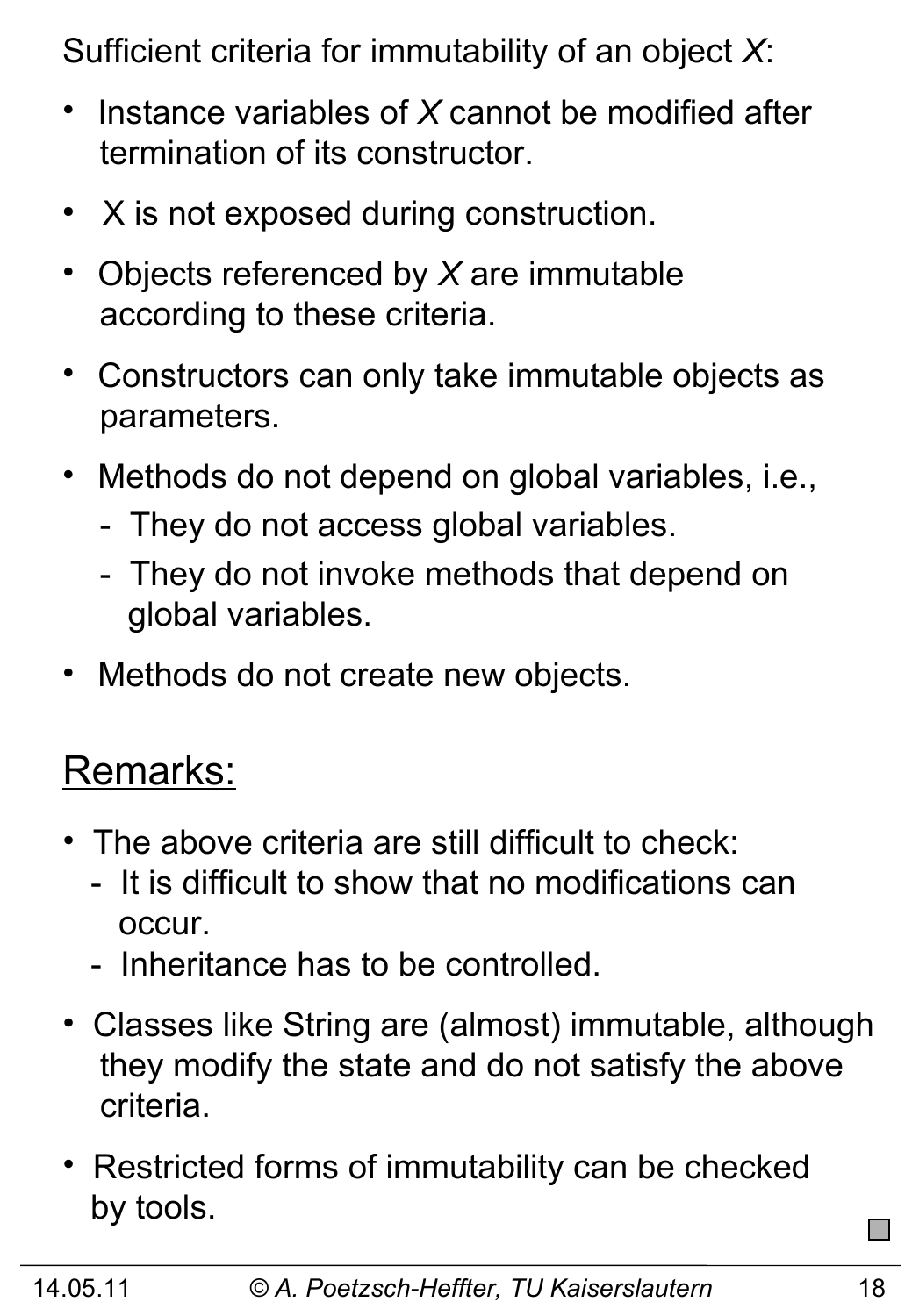## **4.3 Alias Control and Encapsulation**

### Explanation: (Alias control, encapsulation)

Techniques for *alias control* avoid or alleviate alias problems by preventing certain forms of aliasing and by guaranteeing structural invariants.

Implementation techniques for alias control are:

- Alias modes
- Access restrictions
- Read-only references/methods
- Encapsulation

*Encapsulation techniques* structure the state space of executing programs in a way that allows

- to guarantee data and structural consistency by
- establishing *boundaries*/*capsules* with well-defined interfaces.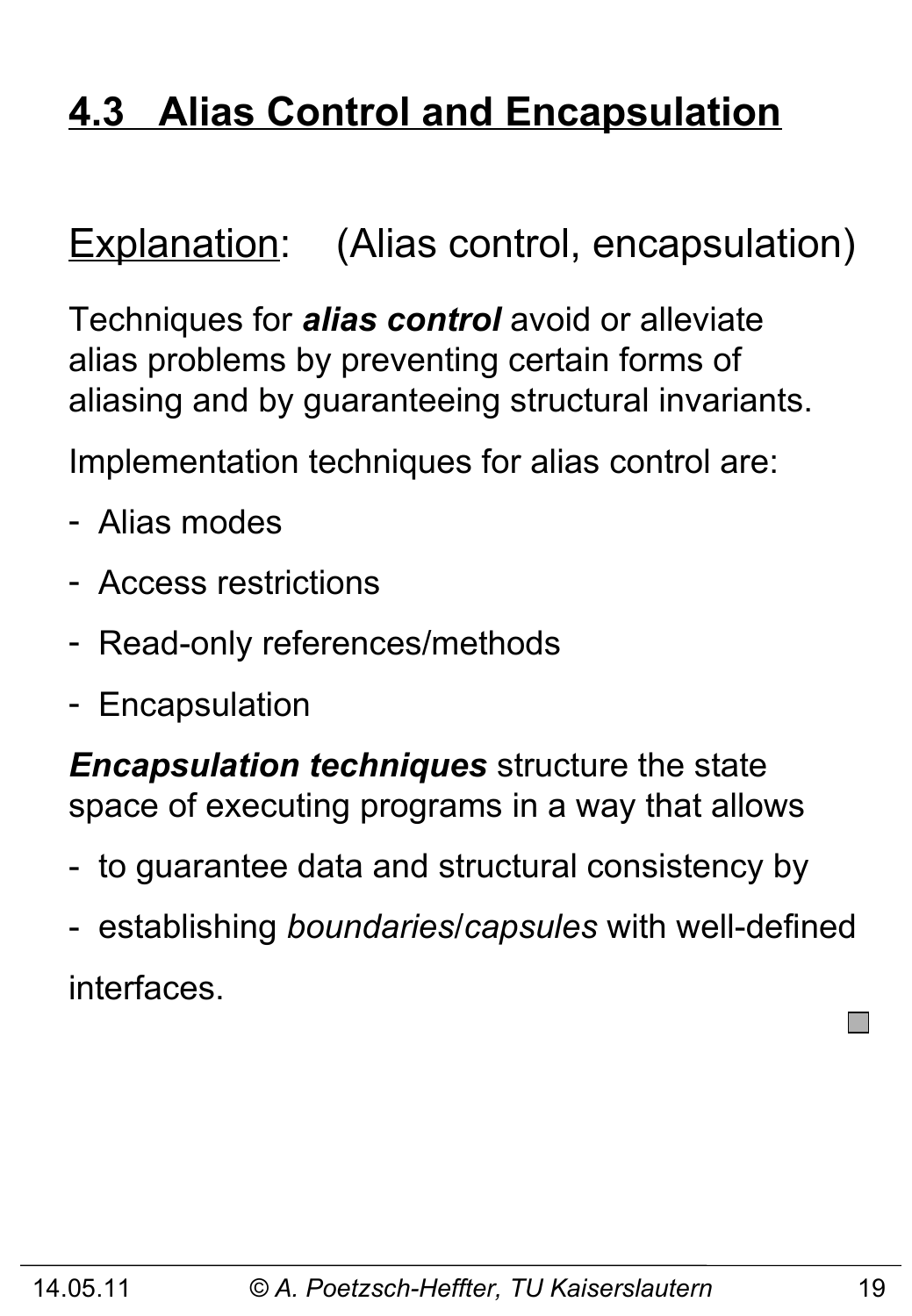Alias control and encapsulation techniques are another approach to reduce aliasing problems:

- 1. Side-effects are simpler to control.
- 2. Consistent access to objects can be achieved.
- 3. By-passing of interface operations can be avoided

Overview:

- Notions of alias control
- Type-based encapsulation

### **4.3.1 Notions of Alias Control**

We need **better control** over the objects in an object structure to avoid aliasing problems.

Approach: *Alias modes*:

- Define **roles** of objects in object structures
- Assign a tag (**alias mode**) to every expression to indicate the role of the referenced object
- Impose **programming rules** to guarantee that objects are only used according to their alias modes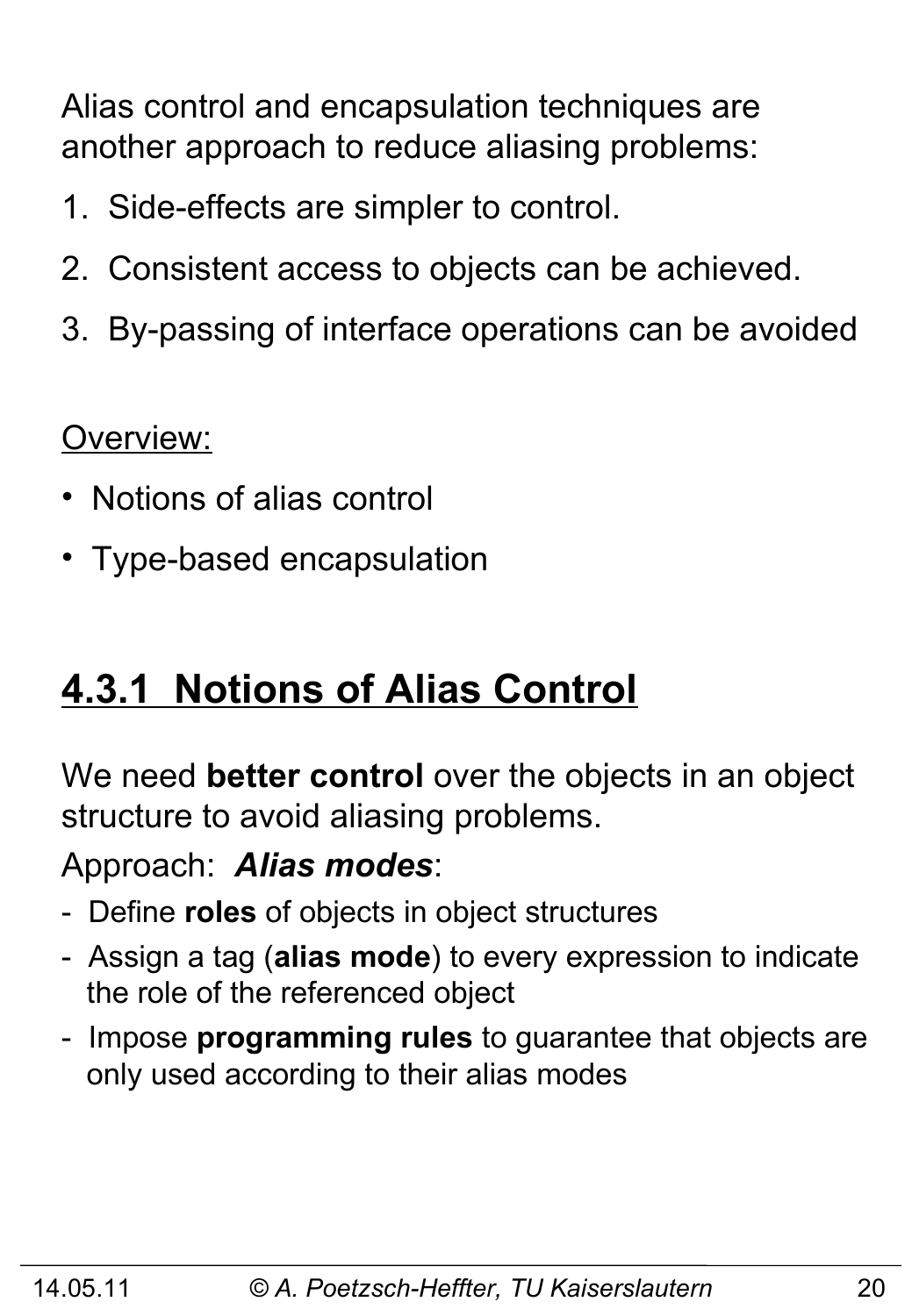### Roles in Object Structures:

- • **Interface objects** that are used to access the structure
- •Internal **representation** of the object structure
- • **Arguments** of the object structure

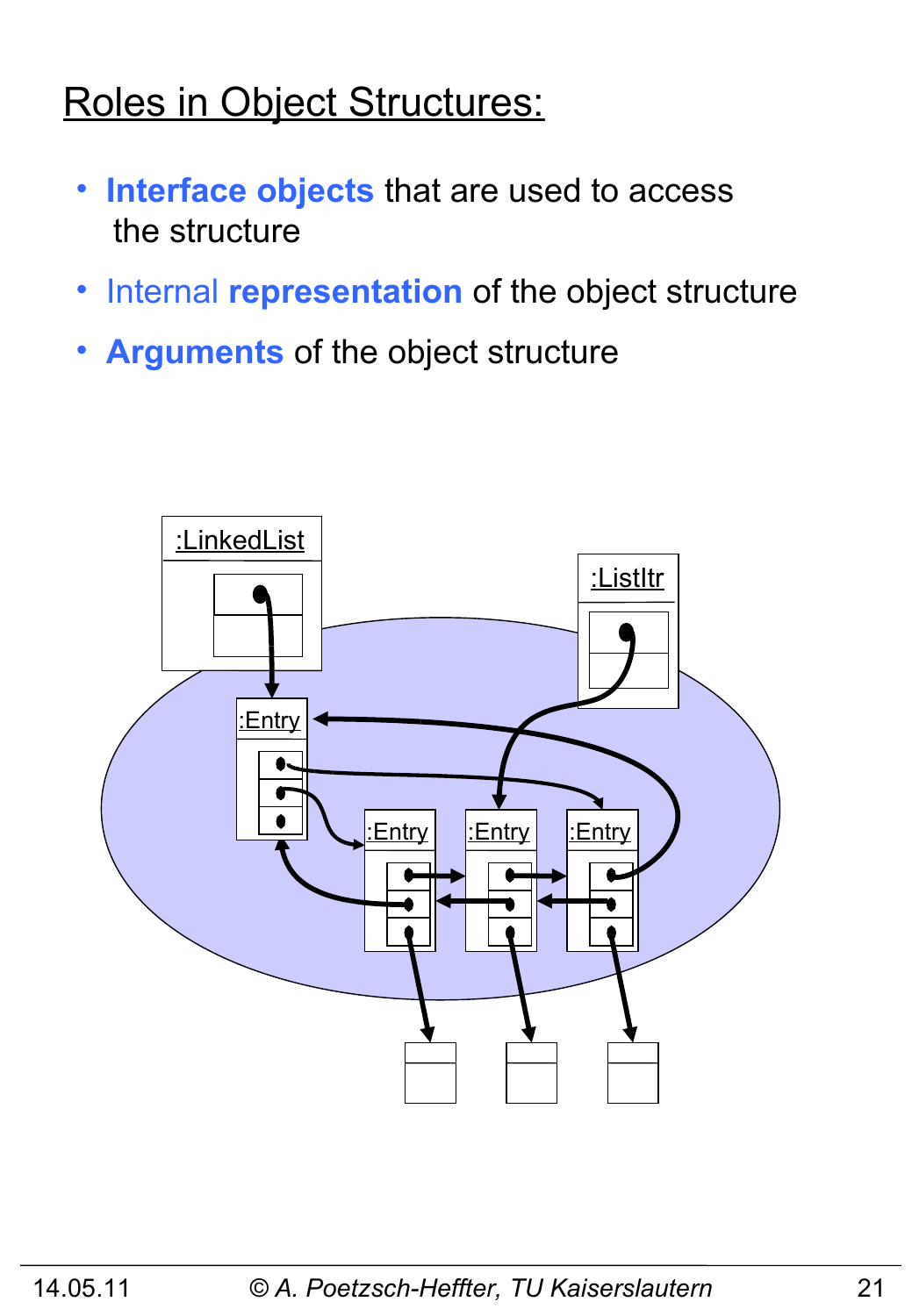#### 1. Interface objects (default mode):

- Interface objects are used to **access the structure**
- Interface objects can be **used in any way** objects are usually used (passed around, changed, etc.)

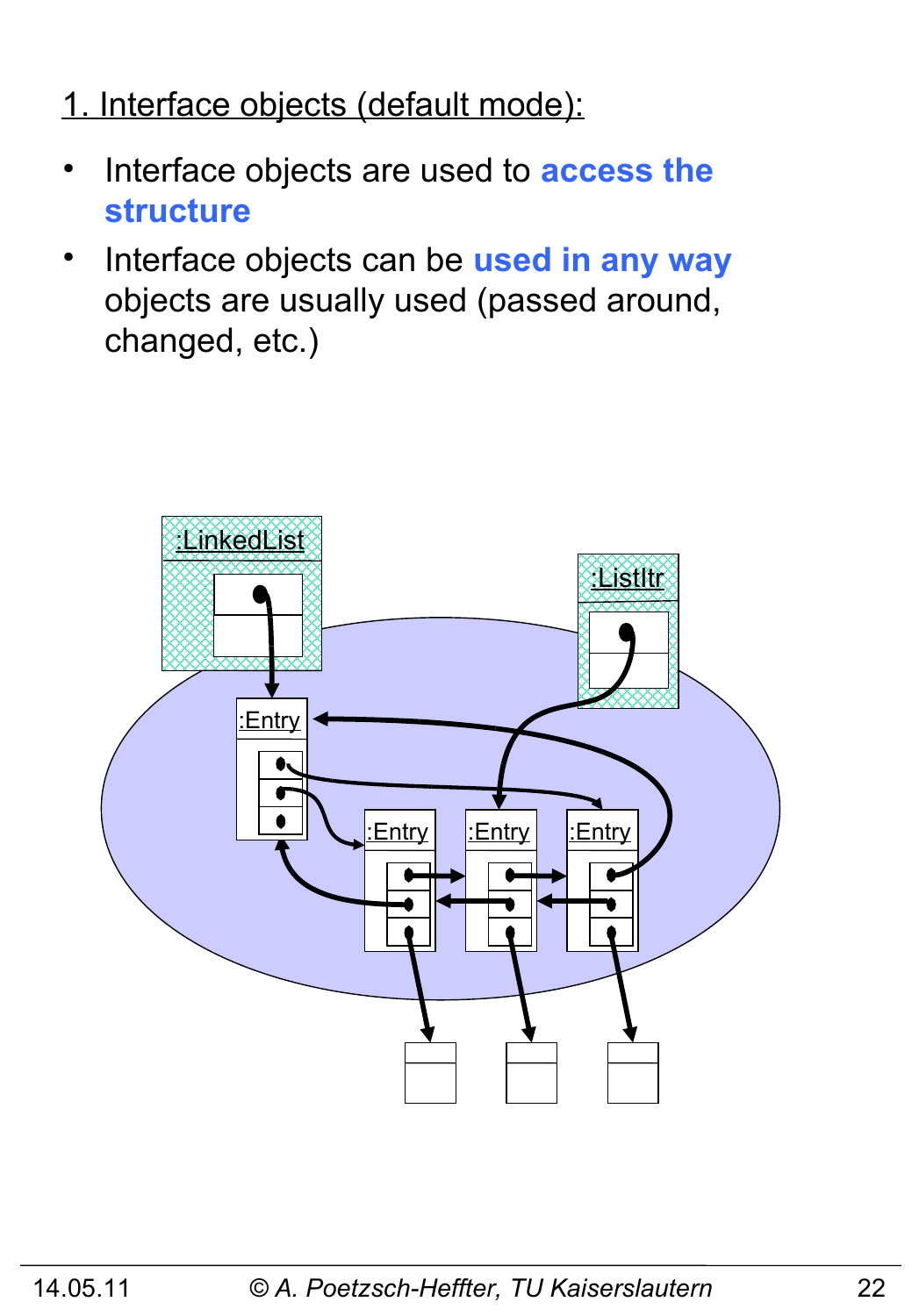- 2. Representations (rep mode):
	- Expressions with mode "rep" hold references to the **representation** of the object structure
	- Objects referenced by rep-expressions can  **be changed**
	- Rep-objects **must not be exported** from the object structure

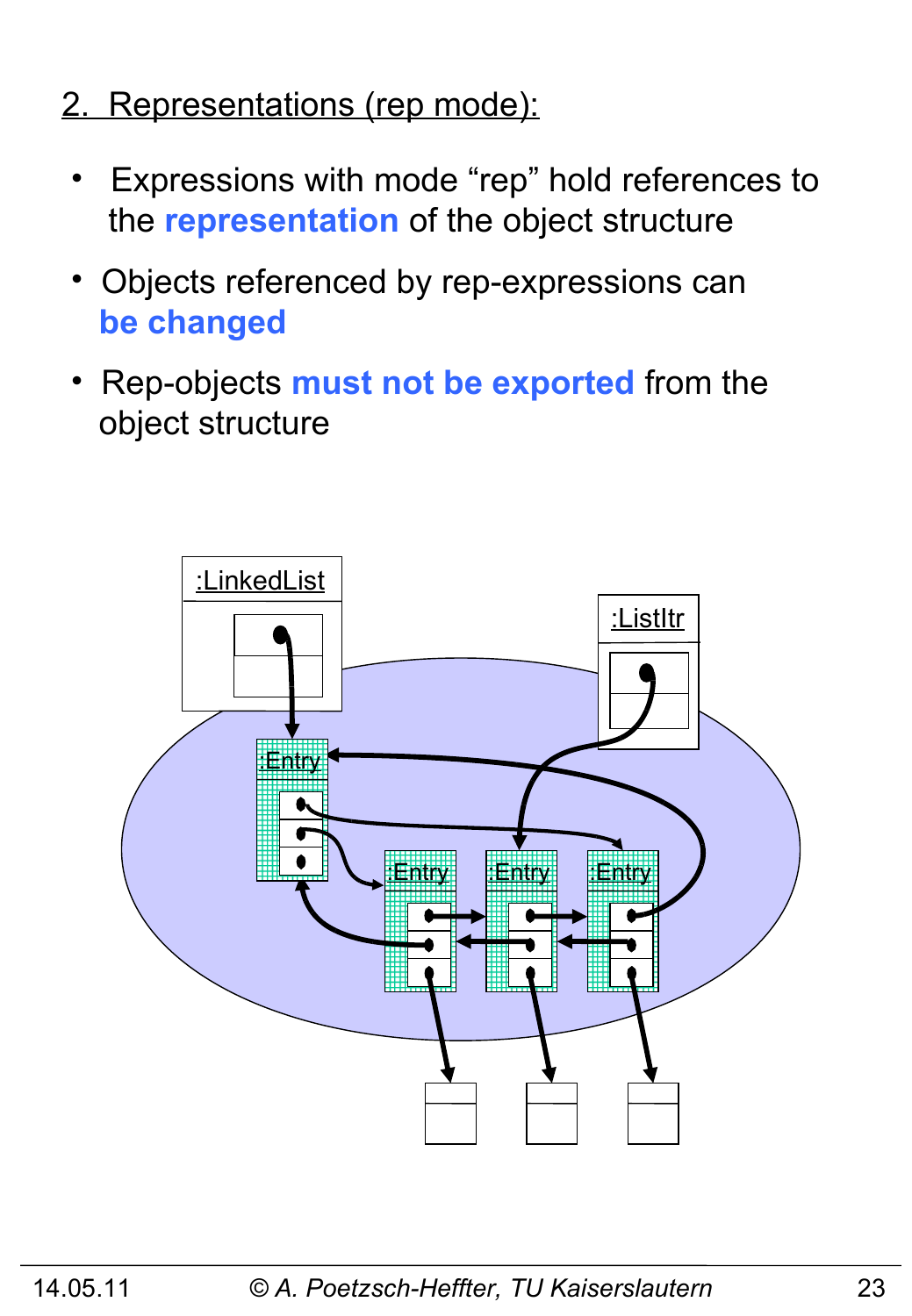- 3. Arguments (arg mode):
- Expressions with mode "arg" hold references to  **arguments** of the object structure.
- Objects **must not be changed** through arg references.
- Arg-objects can be **passed around** and aliased freely.

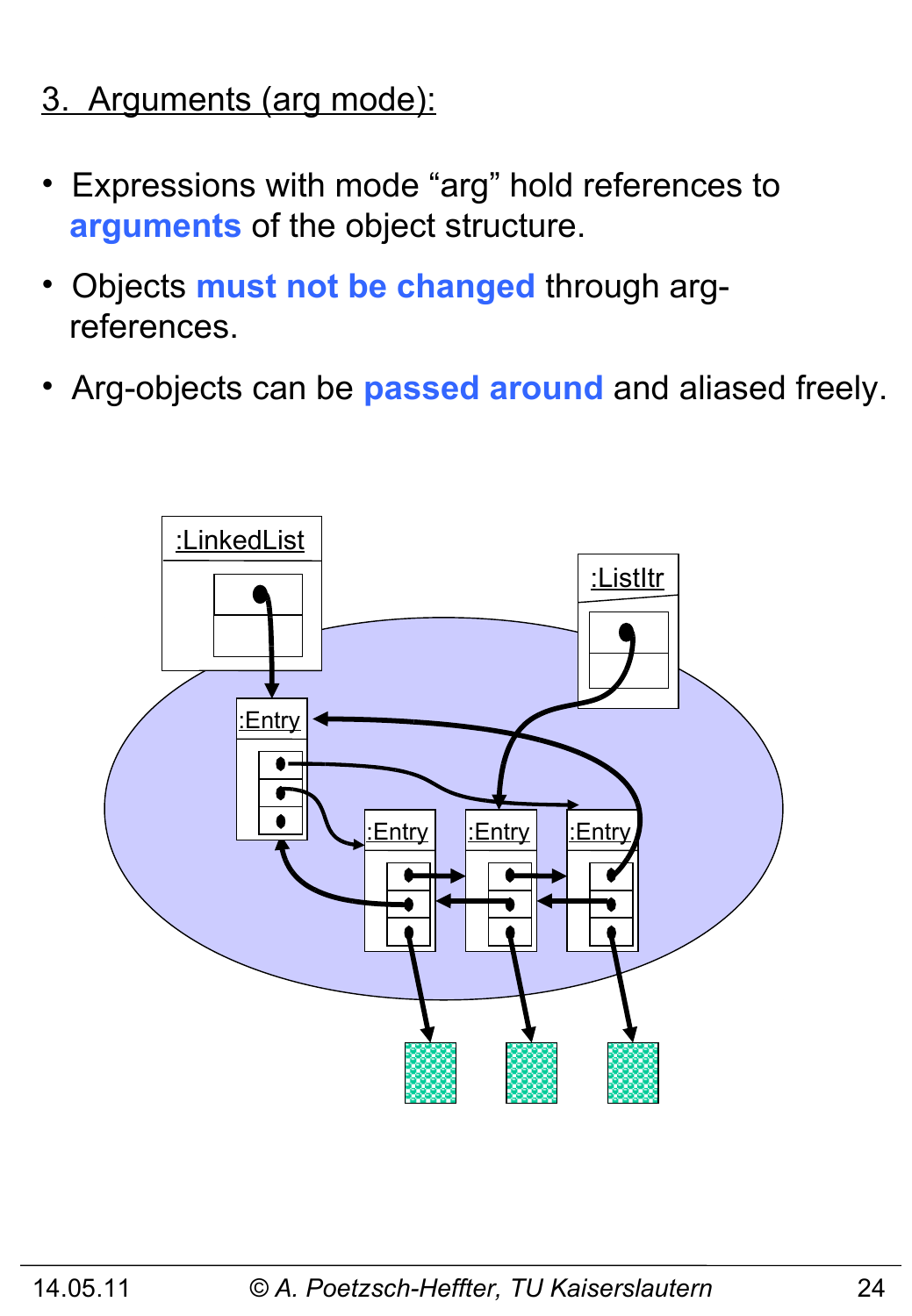Meaning of alias modes:

- Alias modes describe the role of an object relative to an interface object
- Informally: references with
	- **default mode** stay in the same bubble
	- **rep-mode** go from an interface object into its bubble
	- **arg-mode** may go to any bubble.



14.05.11 *© A. Poetzsch-Heffter, TU Kaiserslautern* 25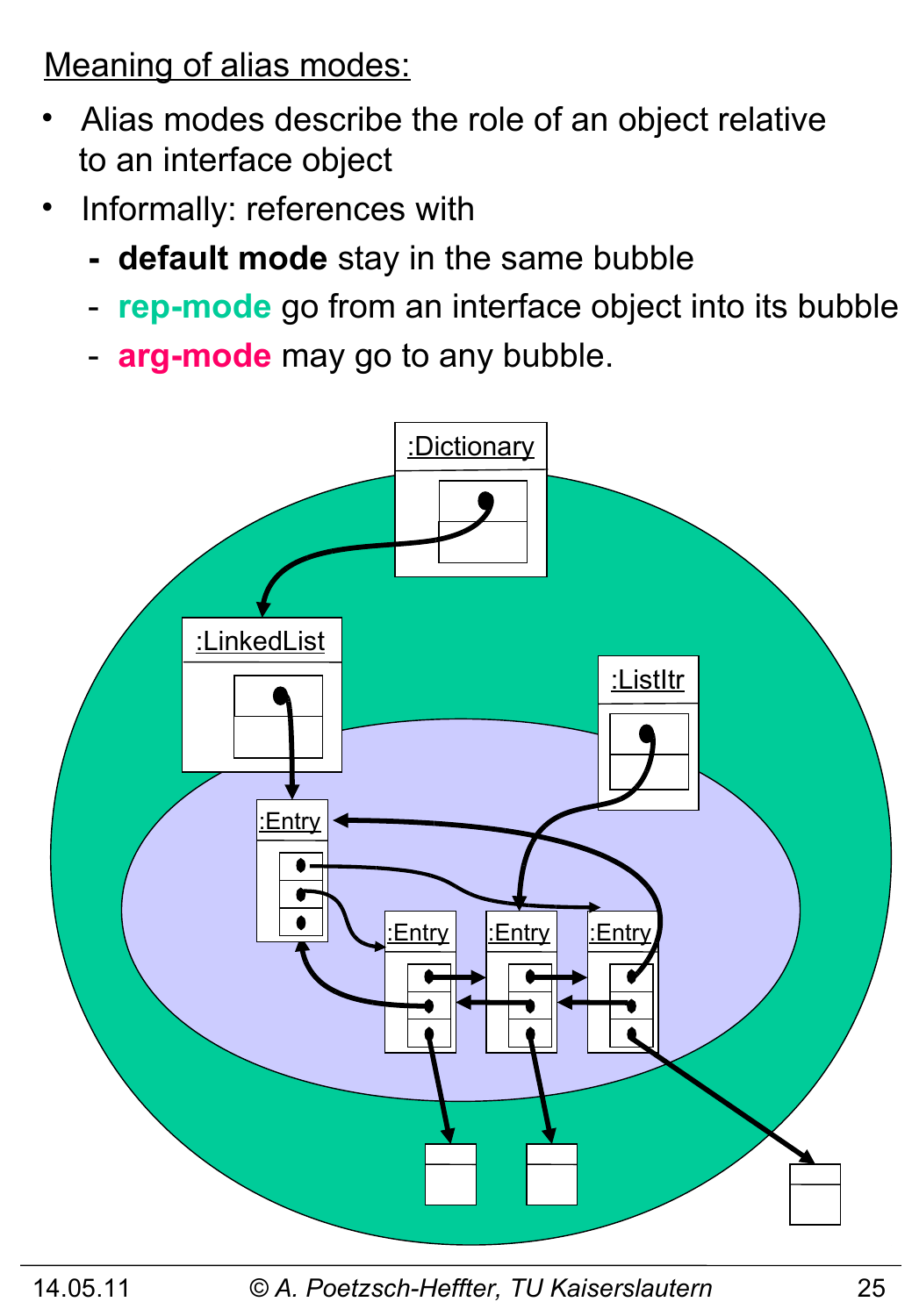# Example: (Alias modes as annotations)

In programs, alias modes can be expressed by comments/annotations tagging types:

```
class LinkedList {
 private /* rep */ Entry header;
  private int size;
  public void add( /* arg */ Object o ) { 
   \frac{1}{2} rep \frac{*}{2} Entry new E =
       new /* rep */ Entry( o, header, header.previous );
    … }
}
```

```
class Entry {
  private /* arg */ Object element;
  private Entry previous, next;
  public Entry( /* arg */ Object o, Entry p, Entry n ) { … }
}
```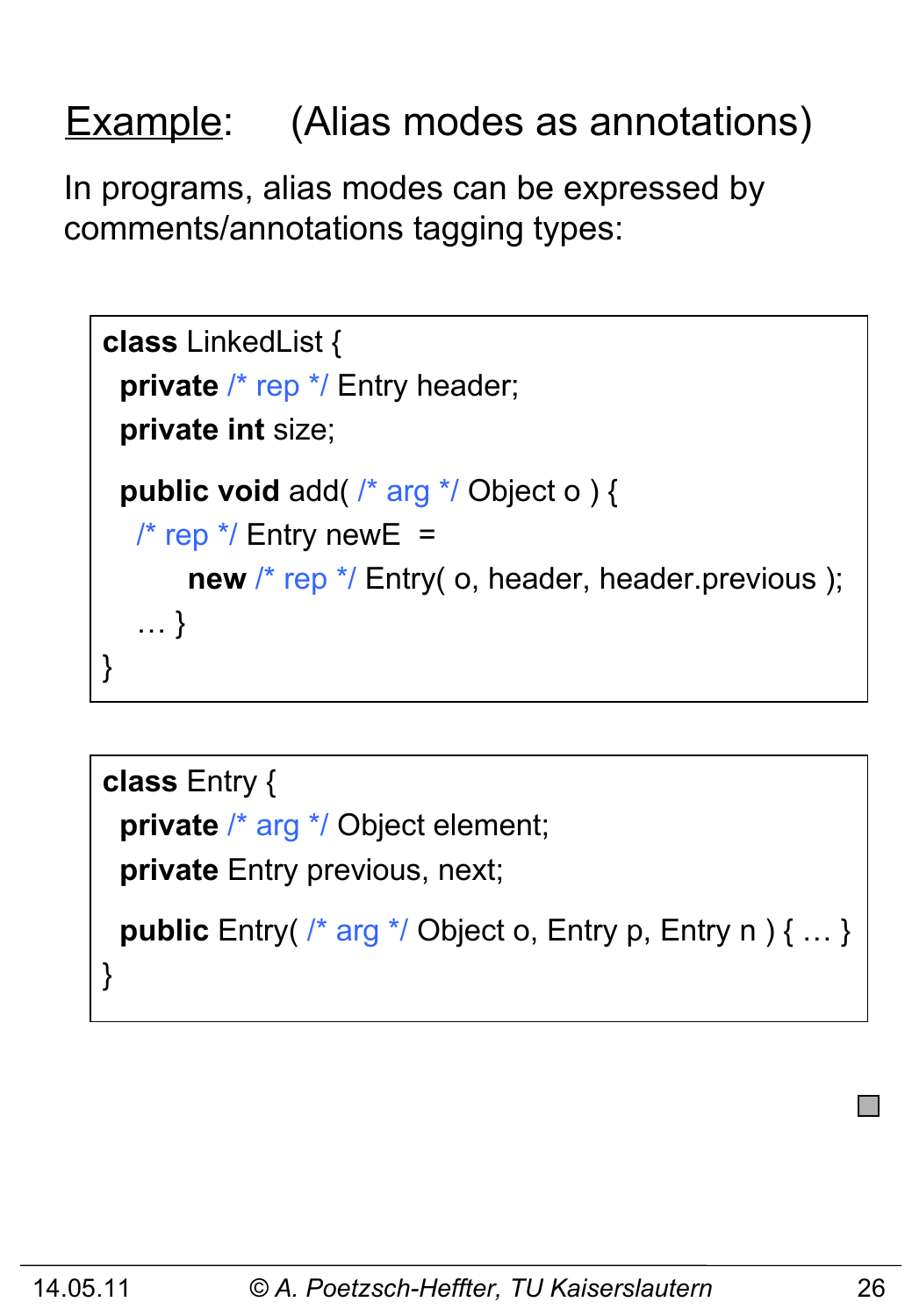#### Programming Discipline (simplified):

#### **Rule 1: No role confusion**

- Expressions with one alias mode must not be assigned to variables with another mode

#### **Rule 2: No representation exposure**

- rep-mode must not occur in an object's interface
- Methods must not take or return rep-objects
- Fields with rep-mode may only be accessed on **this**

#### **Rule 3: No argument dependence**

- Implementations must not depend on the state of argument objects

The following examples illustrate these rules.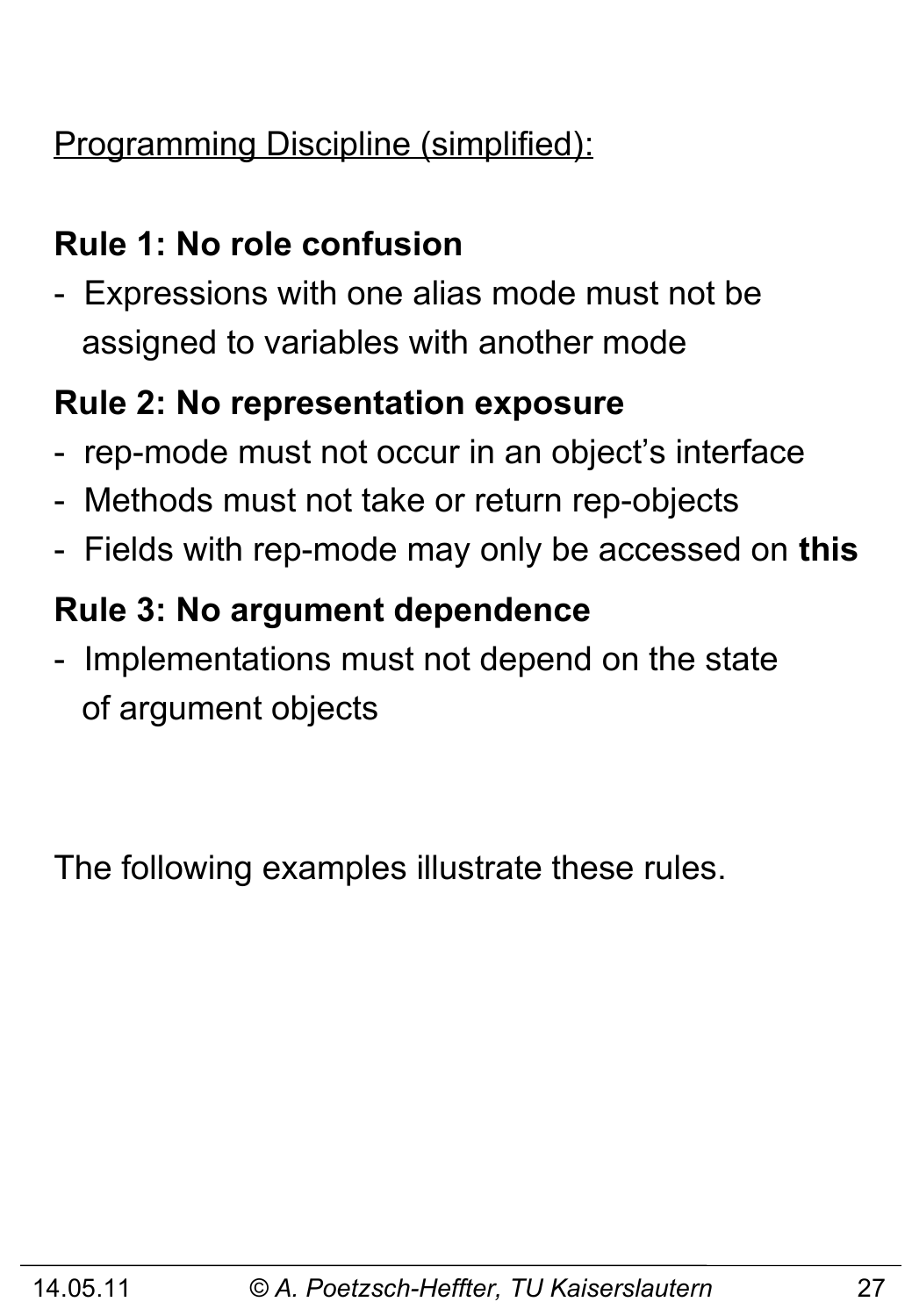# Example: (Role confusion)

- Array is **internal representation** of the list
- Method addElems **confuses alias modes**

```
class ArrayList {
  private /* rep */ int[ ] array;
  private int next;
  public void addElems( int[ ] ia ) {
  array = ia; next = ia.length;
  }
 …
}
```
Clean solution requires **array copy:** 

```
public void addElems( int[ ] ia ) {
  array = new /* rep */ int[i] ia.length ];
   System.arraycopy (ia, 0, array, 0, ia.length );
   next = ia.length;
 }
```
I II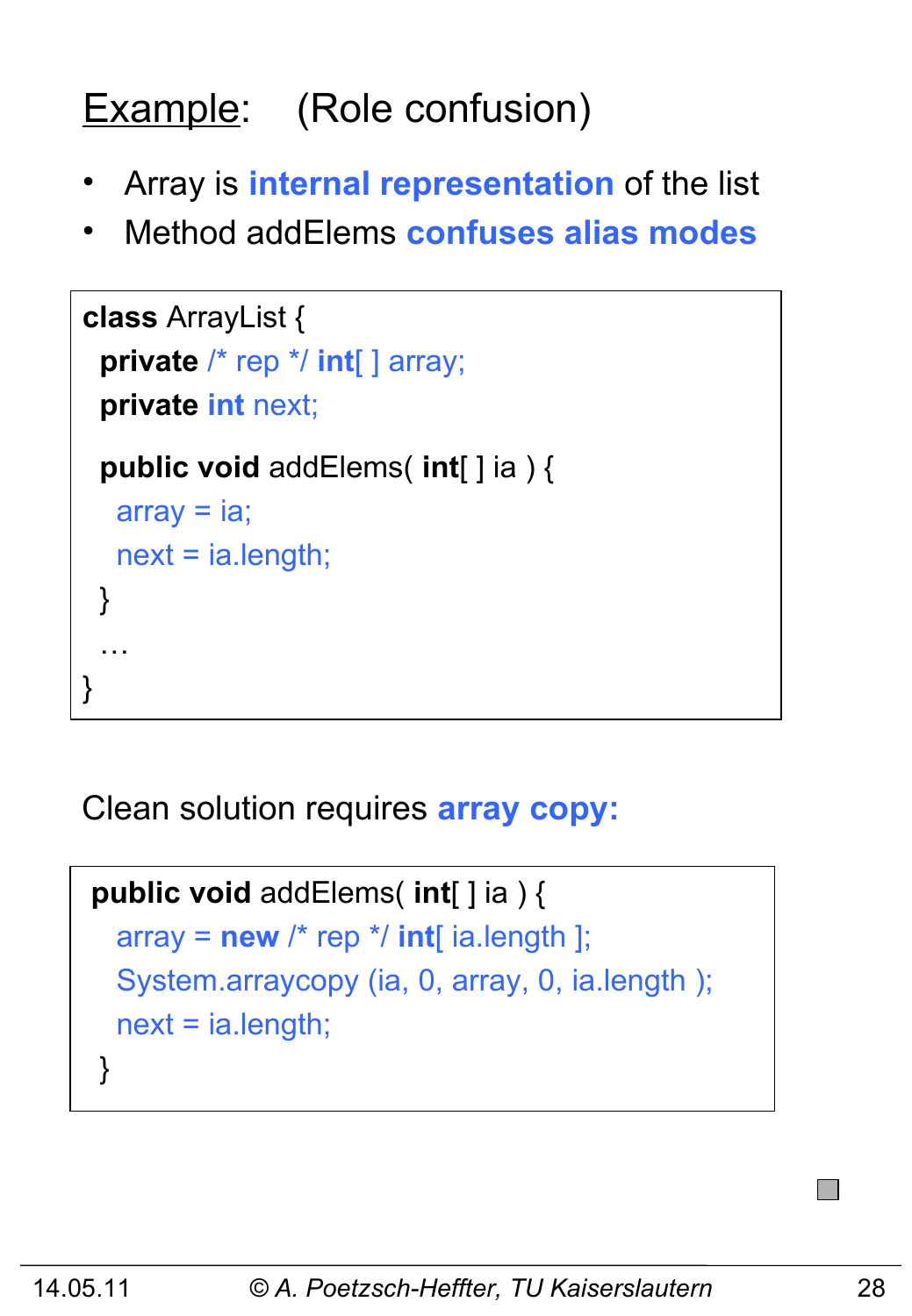# **Example:** (Representation exposure)

- Rep-objects can only be referenced
	- by their interface objects
	- by other rep-objects of the same object structure
- Rep-objects can only be modified
	- by methods executed on their interface objects
	- by methods executed on rep-objects of the same object structure
- Rep-objects are **encapsulated** inside the **object structure**

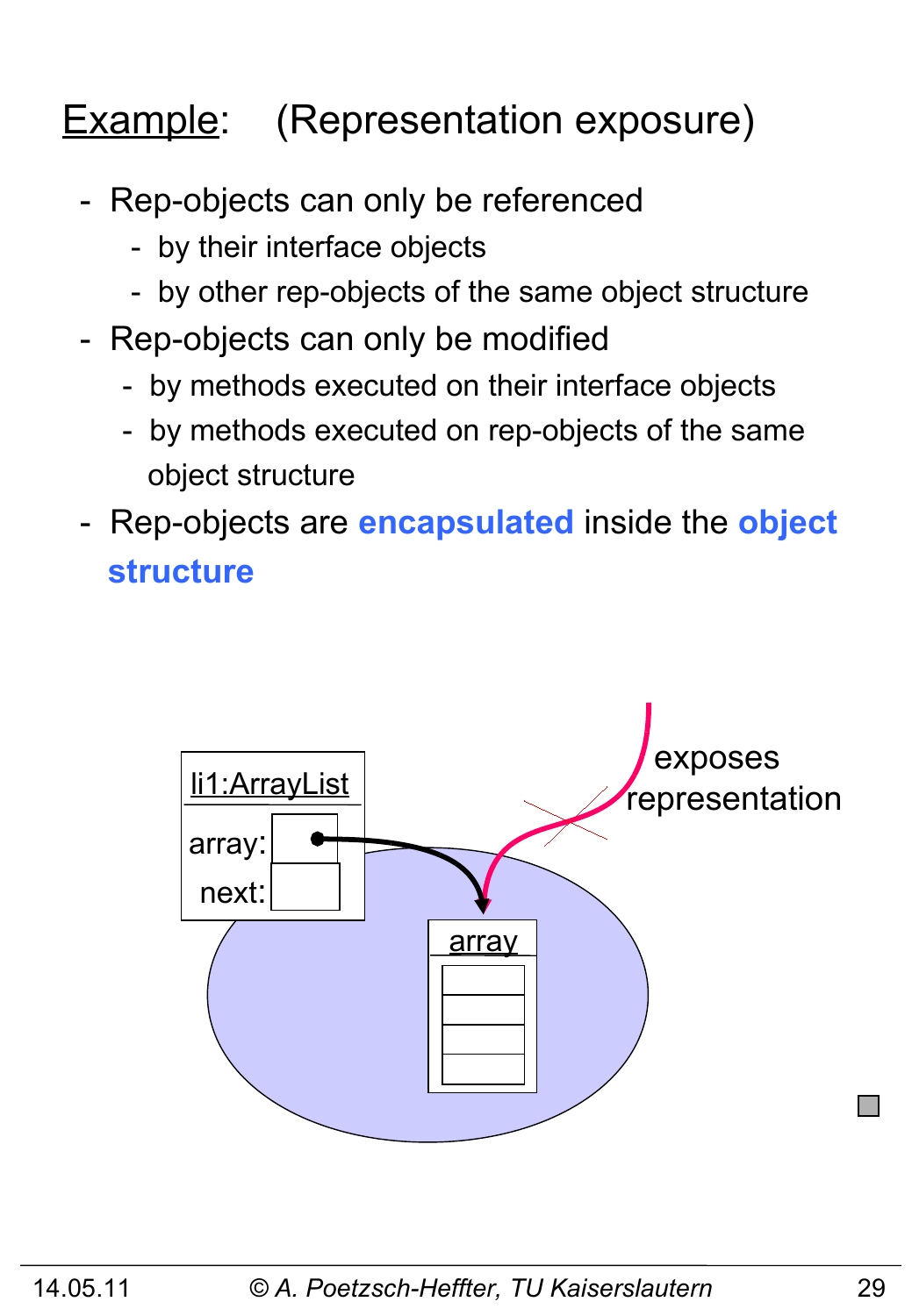```
Example: (Argument dependencies)
class Task {
    int prio;
     ...
}
class PriorityQueue {
  Vector tasks = new Vector();
   /*@ invariant 
     @ (\forall int i,j; 
     @ 0<=i && i<j && j<tasks.size();
     @ tasks.get(i).prio <= 
     @ tasks.get(j).prio );
    \theta \star / void insertTask(/*arg*/ Task t ){...}
   Task nextTask(){
      return 
        (Task) tasks.get(tasks.size()-1);
} }
```
PriorityQueue depends on the prio-attribute of the Task-arguments.

Modifying the attribute could violate the invariant of priority queues and cause malfunction of nextTask.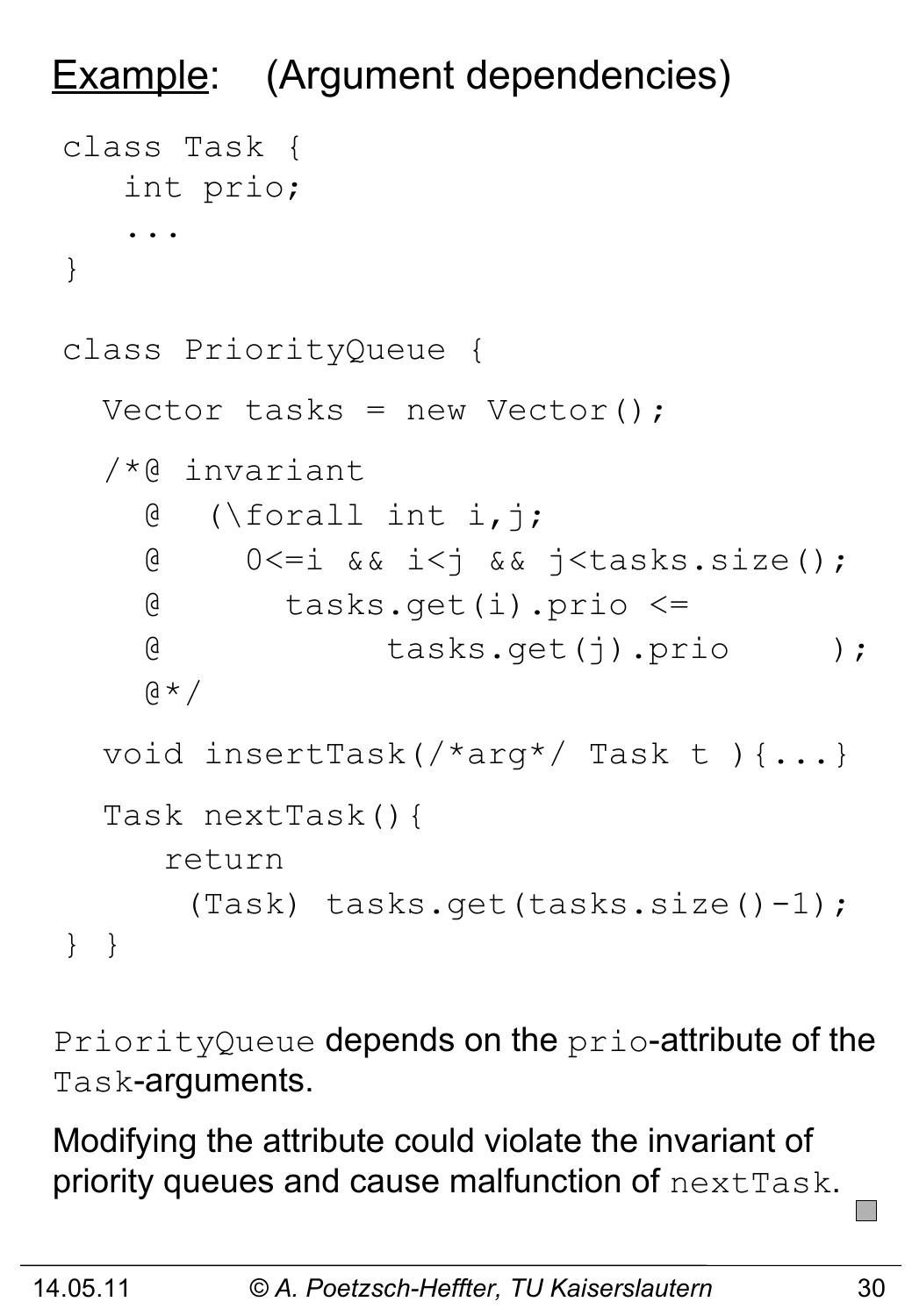# **4.3.2 Type-based Encapsulation**

Type systems can be used to guarantee encapsulation invariants:

- Encapsulation at the package level: *confined types*
- Further structuring techniques

### **Encapsulation at the Package Level:**

Goal:

Guarantee that objects of particular type can only be accessed and manipulated by the classes of one package.

#### Approach:

- 1. Consider a package P as a capsule containing the objects of the classes in P. The capsules are disjoint.
- 2. Mark a type T (interface/class) of P as *confined*  if objects of type T should only be manipulated by program code in P. We say as well that these objects are confined.
- 3. Define rules guaranteeing that references of confined objects of P are only stored in instance variables, parameters and local variables of objects of P.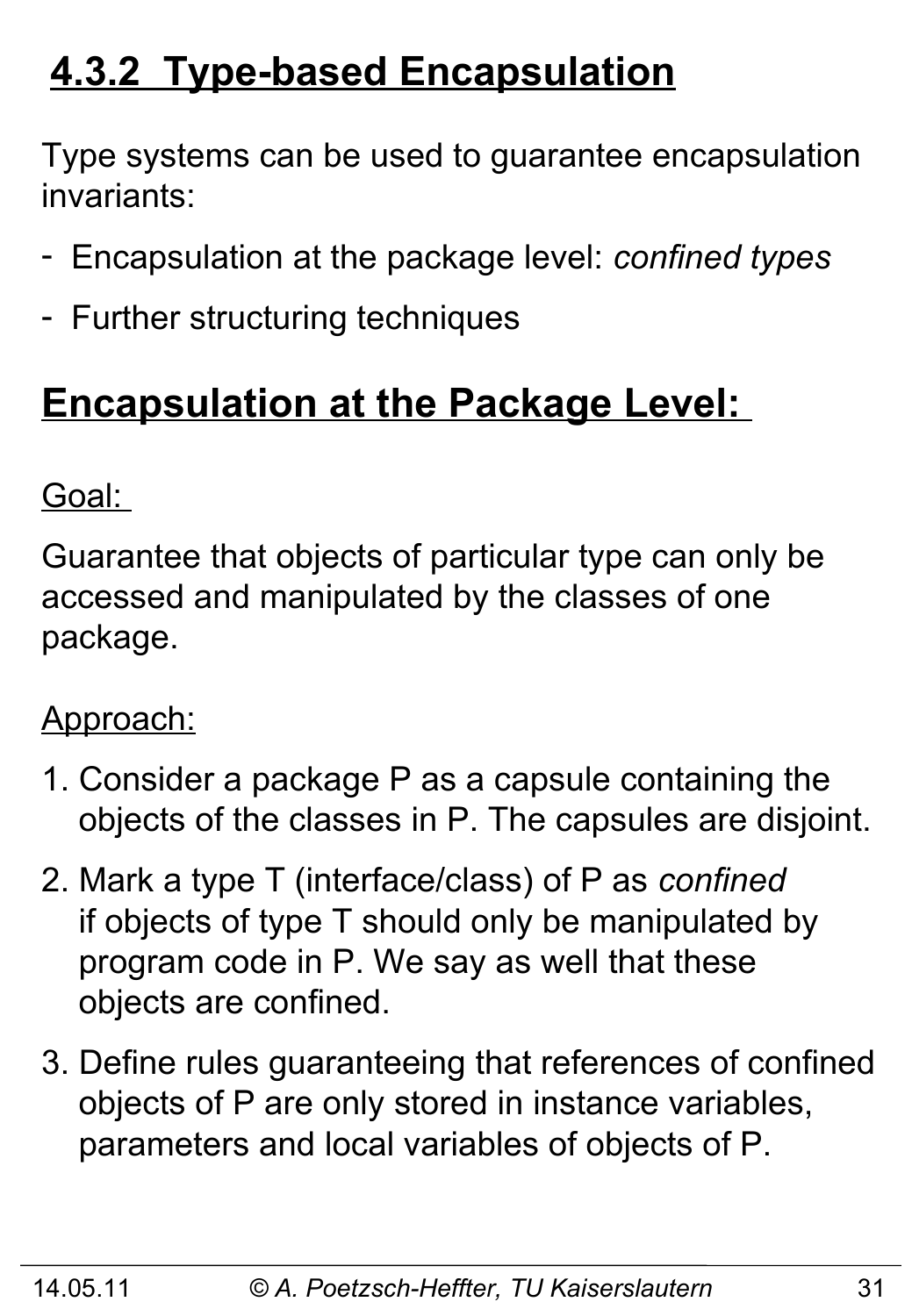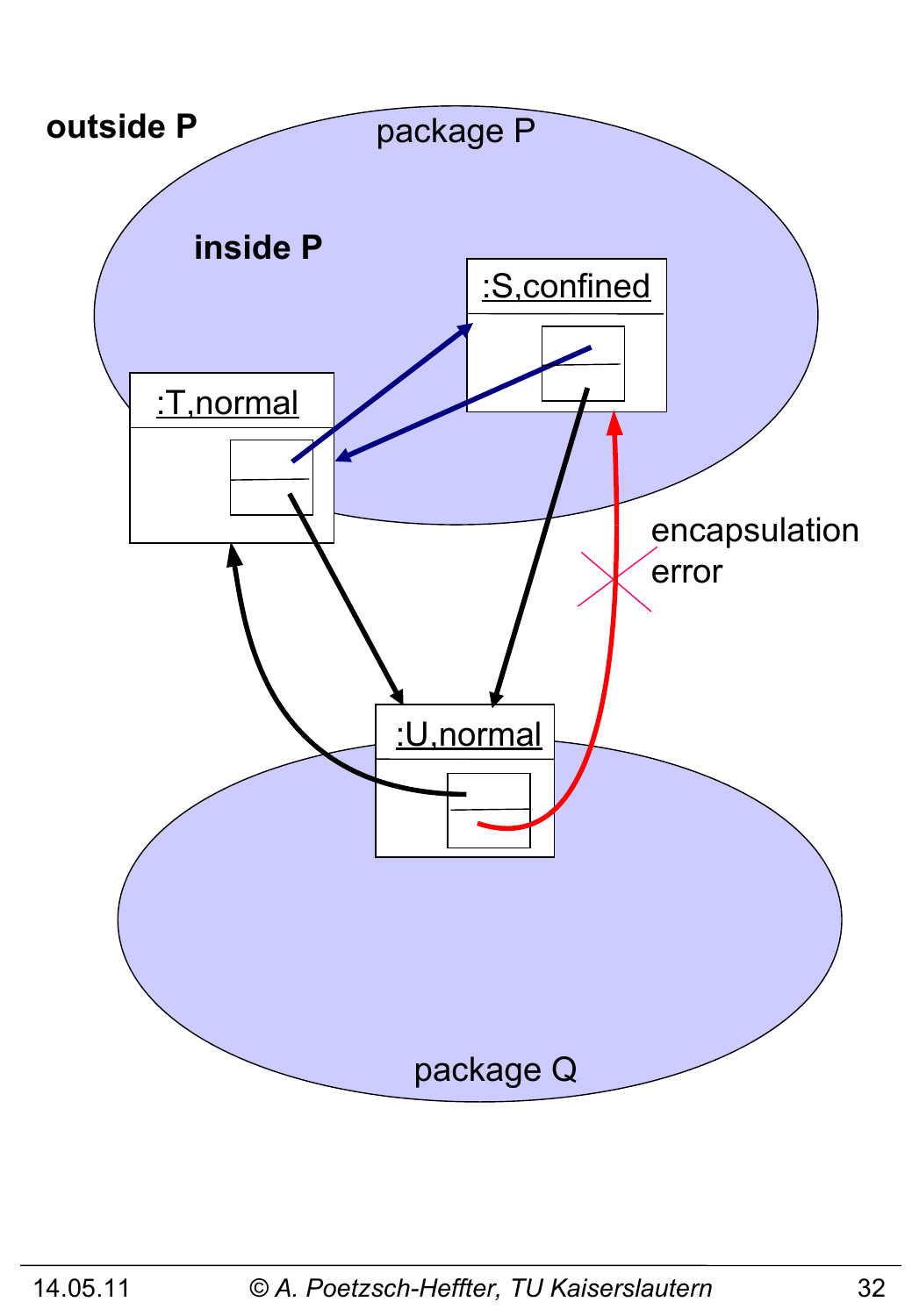Connection with type systems:

- Each variable gets as extended type information:
	- the package to which it belongs (implicit)
- Each object gets as extended type information:
	- the package to which it belongs (implicit)
	- information whether confined or normal
- Encapsulation errors (analogous to type errors) occur if a variable *v* of package *P* references a confined object *X* of a package *Q* different from *P*. Invariant:

 If *v* references some confined *X*, then *v* and *X* belong to the same package.

• Encapsulation errors are excluded by statically checkable rules (analogous to type conditions/rules).

We consider an extension to Java by confined types:

J. Vitek, B. Bokowski: Confined types in Java. Software: Practice & Experience, 31(6):507-532, 2001.

### Remark:

The study of the encapsulation rules is of general interest for the development of OO-programs.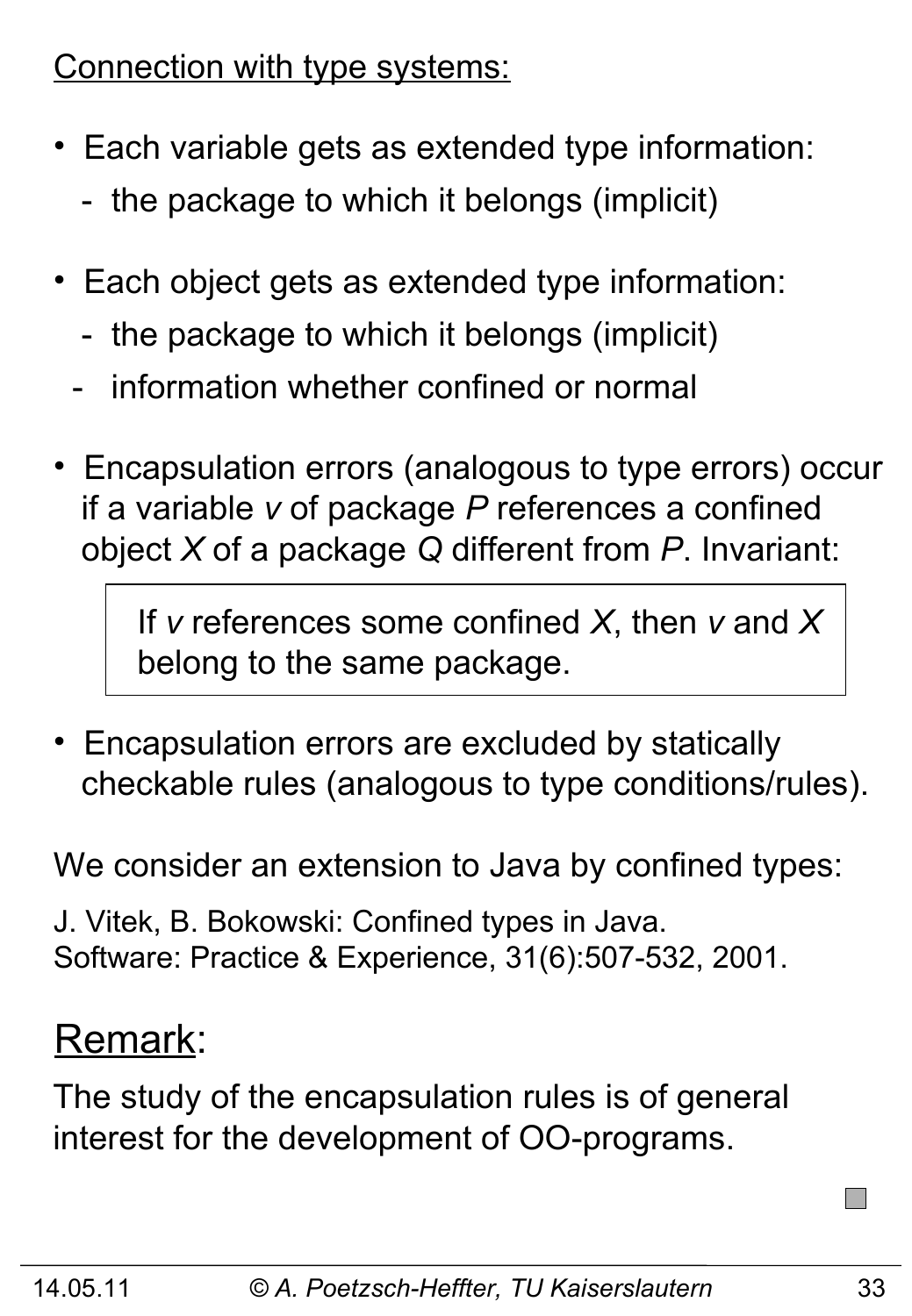#### Scenarios in which references are exported (1-6):

```
package inside;
public class C extends outside.B {
       public void putReferences() {
        C c = new C();
/ * 1*/ outside. B.c1 = c;
/*2*/ outside.B.storeReference(c);
/*3*/ outside.B.c3s = new C[]{c};
/*4*/ calledByConfined();
/*5*/ implementedInSubclass();
/ * 6*/ throw new E();
 }
       public void implementedInSubclass(){}
/ * 7 * / public static C f = new C();
/*8*/ public static C m(){ return new C(); }
/*9*/ public static C[] fs 
                        = new C[] {new C() };
/*10*/ public C() { }
}
public class E extends RuntimeException{}
```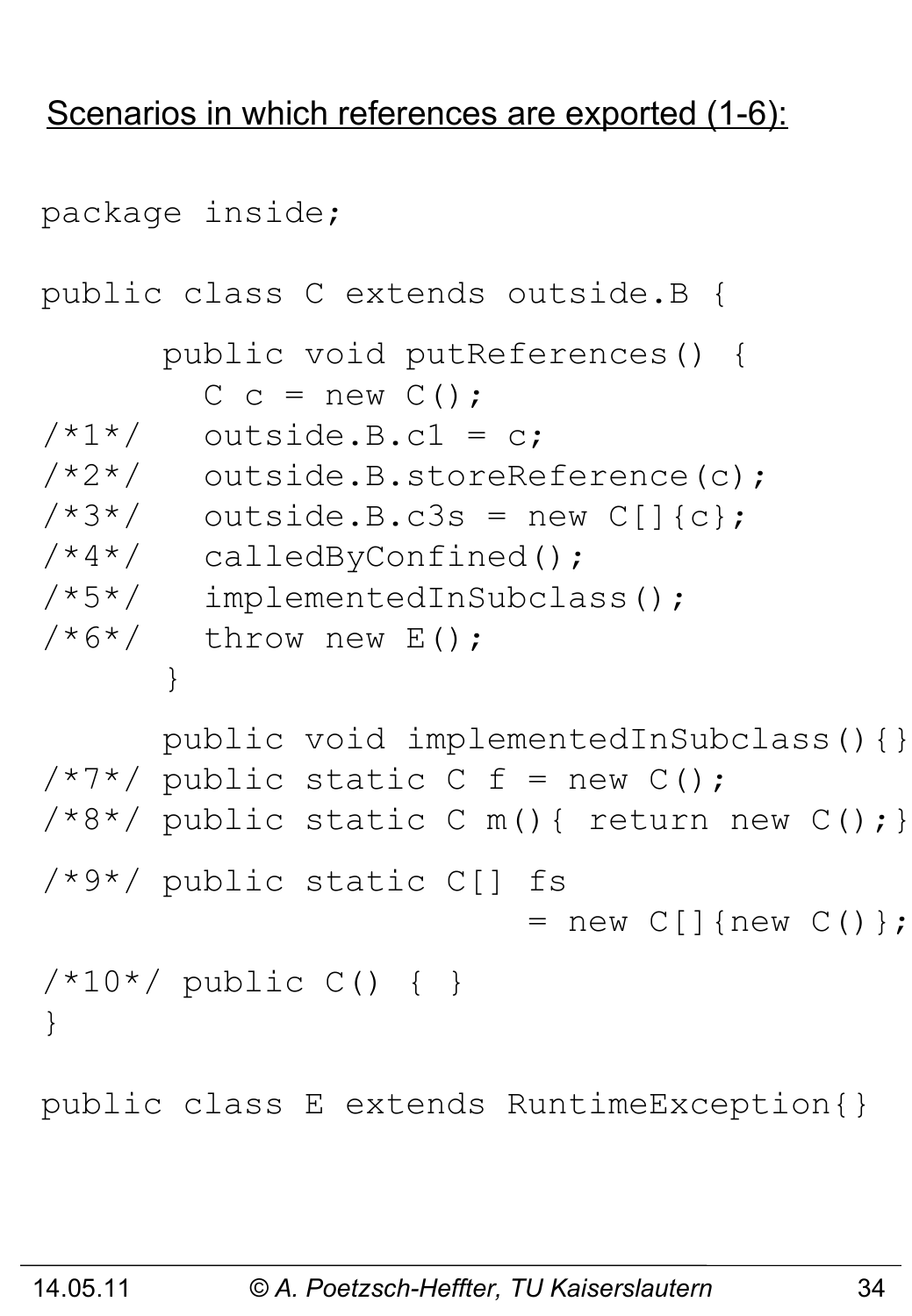#### Scenarios in which references are imported (7-10):

```
package outside;
public class B {
/*1*/ public static inside.C c1;
/*2*/ public static void storeReference(
                            inside.C c2){
            // store c2
 }
/*3*/ public static inside.C[] c3s;
/*4*/ public void calledByConfined(){
             // store this
 }
        static void getReferences() {
/ * 7*/ inside. C C = inside. C.f./*8*/ inside.C c8 = inside.C.m();
/*9*/ inside.C[] c9s = inside.C.fs;
/*10*/ inside. C C10 = new inside.C();
        D d = new D();
         try {
             d.putReferences();
/*6*/ } catch (inside.E ex) {
             // store ex
 }
 }
}
class D extends inside.C {
/*5*/ public void implementedInSubclass(){
          // store this
} }
```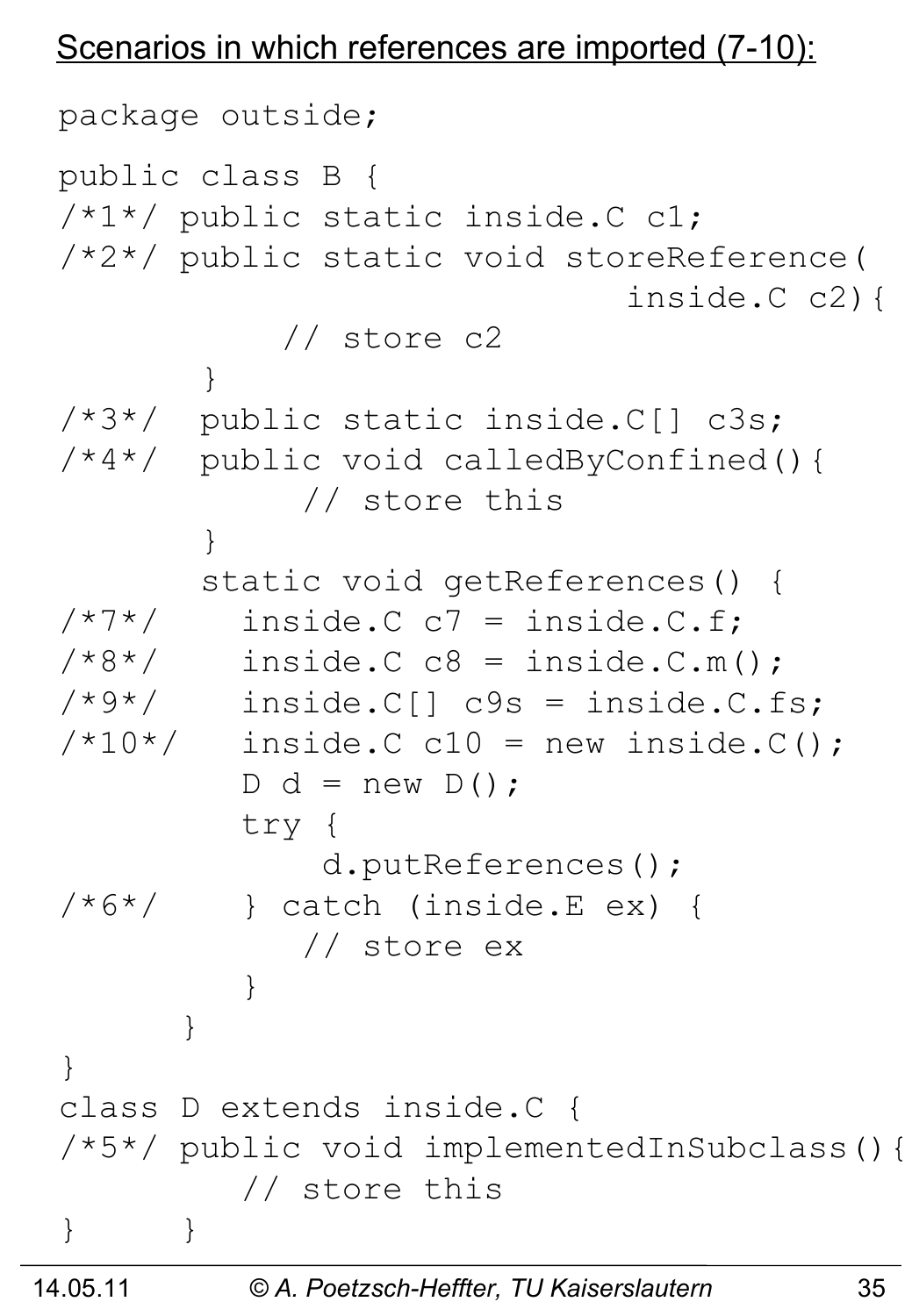# Explanation: (confined, anonymous)

#### A type is called *confined*

- if it is declared with the keyword confined or
- if it is an array type with a confined component type.

A set of methods and constructors can be declared as *anonymous* if the following properties hold:

- A1: The reference this can only be used for accessing fields and calling anonymous methods of the current instance or for object reference comparison.
- A2: Anonymity of methods and constructors must be preserved when overriding methods.
- A3: Constructors called from an anonymous con structor must be anonymous.
- A4: Native methods may not be declared anonymous.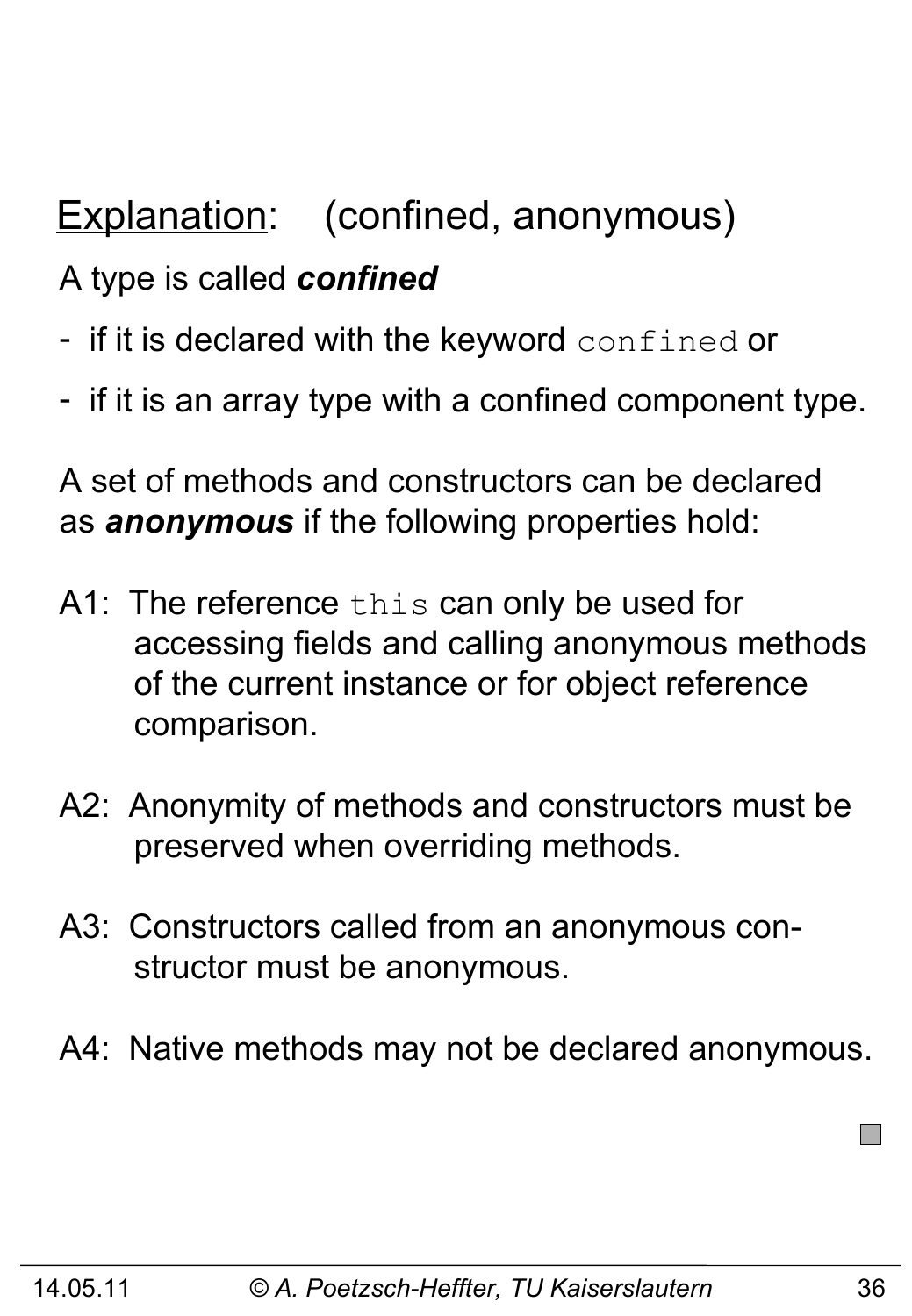### Remark:

- The behavior of anonymous methods only depends on the actual parameters and the values of the instance variables of the implicit parameters.
- Anonymous methods cannot introduce new aliases to the current receiver object.
- Anonymous methods allow confined types to use methods inherited from normal supertypes.

### **Static Encapsulation Rules:**

The following rules guarantee the encapsulation:

Confinement in declarations:

- C1: A confined class or interface must not be declared public and must not belong to the unnamed global package.
- C2: Subtypes of a confined type must be confined.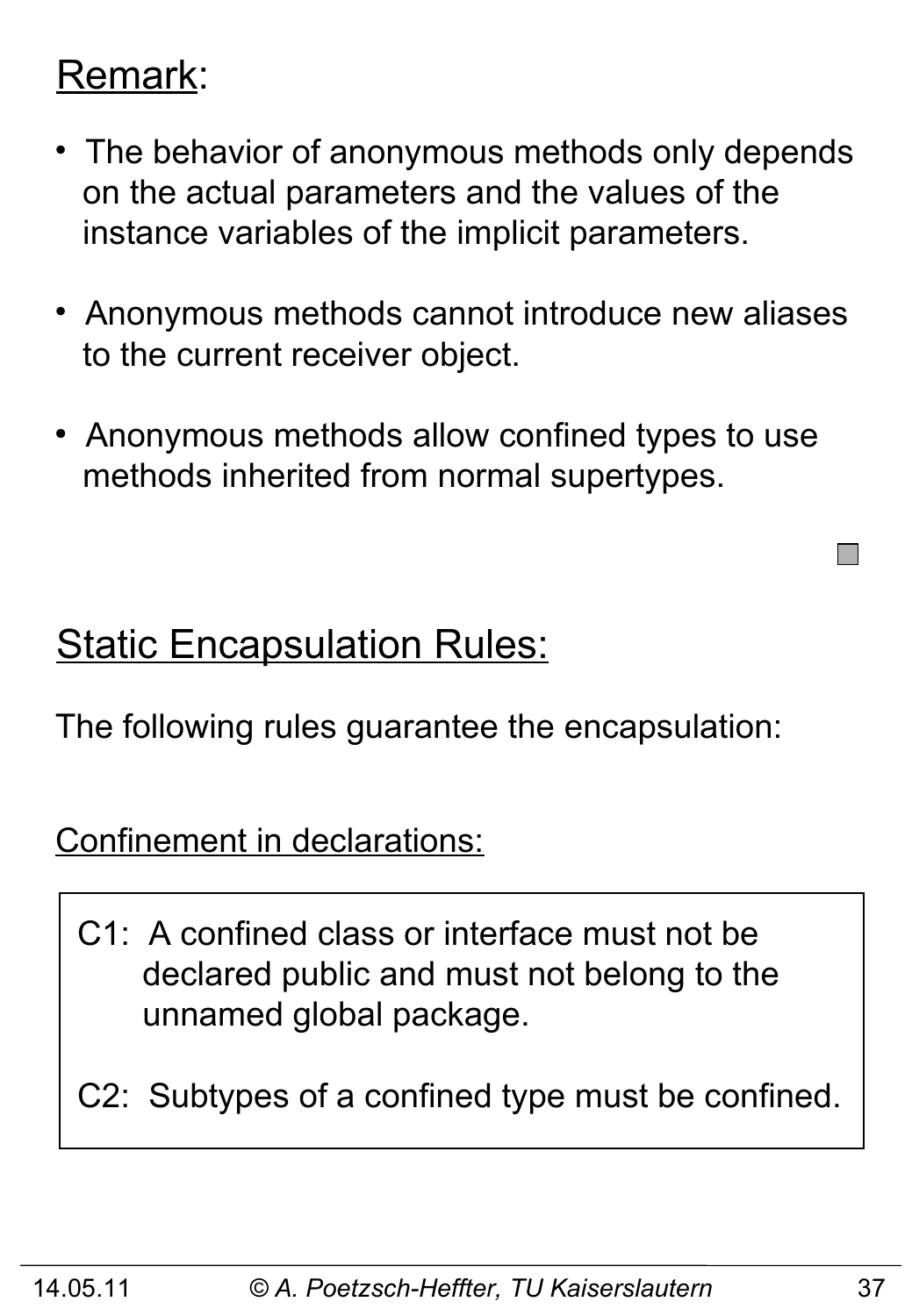- C3: Widening of references from a confined type to an unconfined type is forbidden in assignments, method call arguments, return statements, and explicit casts.
- C4: Methods invoked on a confined object must either be non-native methods defined in a confined class or be anonymous methods.
- C5: Constructors called from the constructors of a confined class must either be defined by a confined class or be anonymous constructors.

#### Preventing transfer from the inside and outside:

- C6: Subtypes of java.lang.Throwable and java.lang.Thread must not be confined.
- C7: The declared type of public and protected fields in unconfined types must not be confined.
- C8: The return type of public and protected methods in unconfined types must not be confined.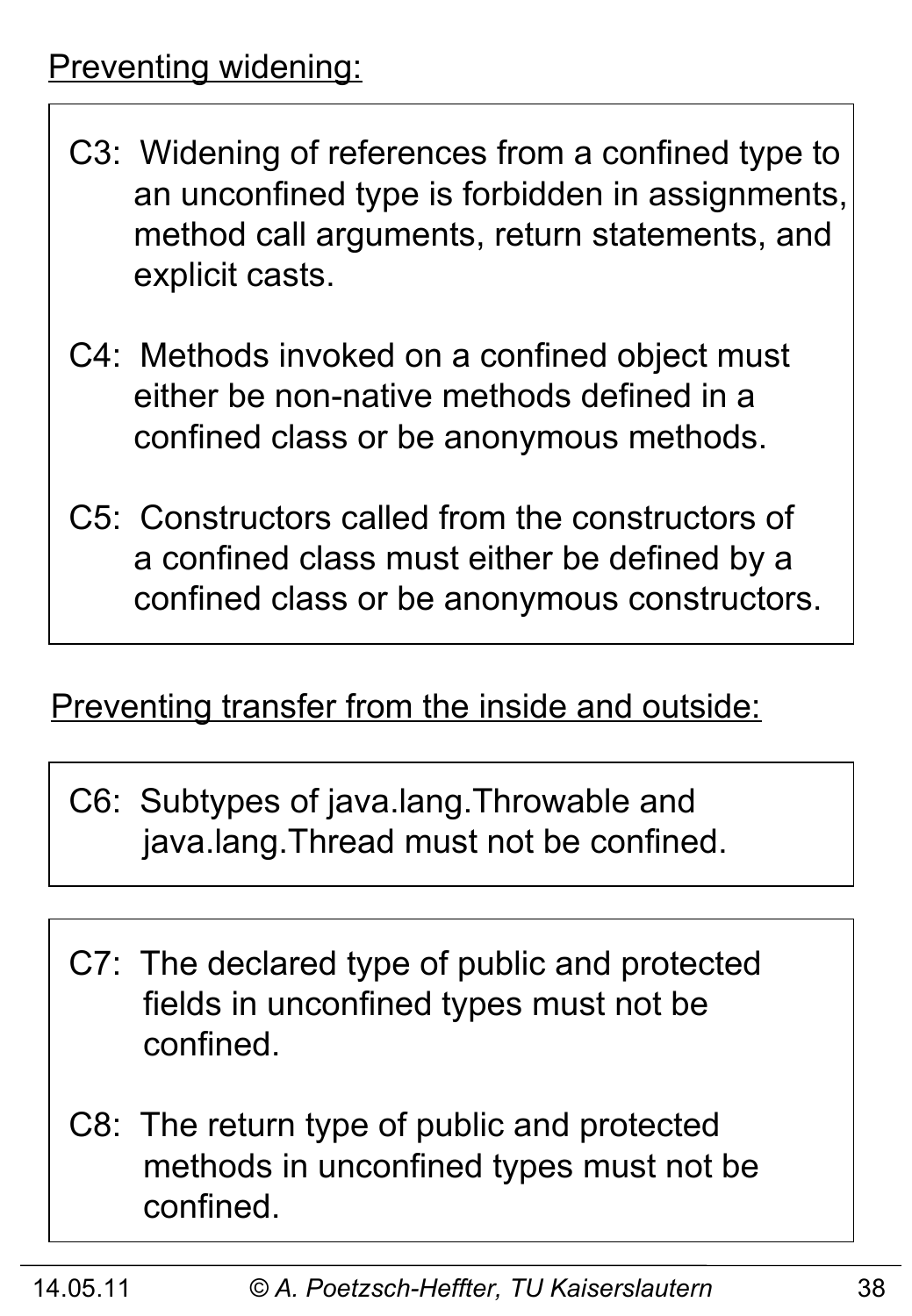# **Further Structuring Techniques:**

Different structuring techniques have been discussed in the literature in the last years. Often cited techniques:

• Balloon types:

 P. S. Almeida: Balloon Types: Controlling Sharing of State in Data Types. ECOOP '97.

• Ownership:

 D. G. Clarke, J. M. Potter, J. Noble: Ownership Types for Flexible Alias Protection. OOPSLA '98.

 Simple Ownership Types for Object Containment. ECOOP '01.

 P. Müller, A. Poetzsch-Heffter: A Type System for Controlling Representation Exposure in Java. Formal Techniques for Java Programs '00.

Other approaches are:

- Preventing aliasing
- Write protection and readonly modes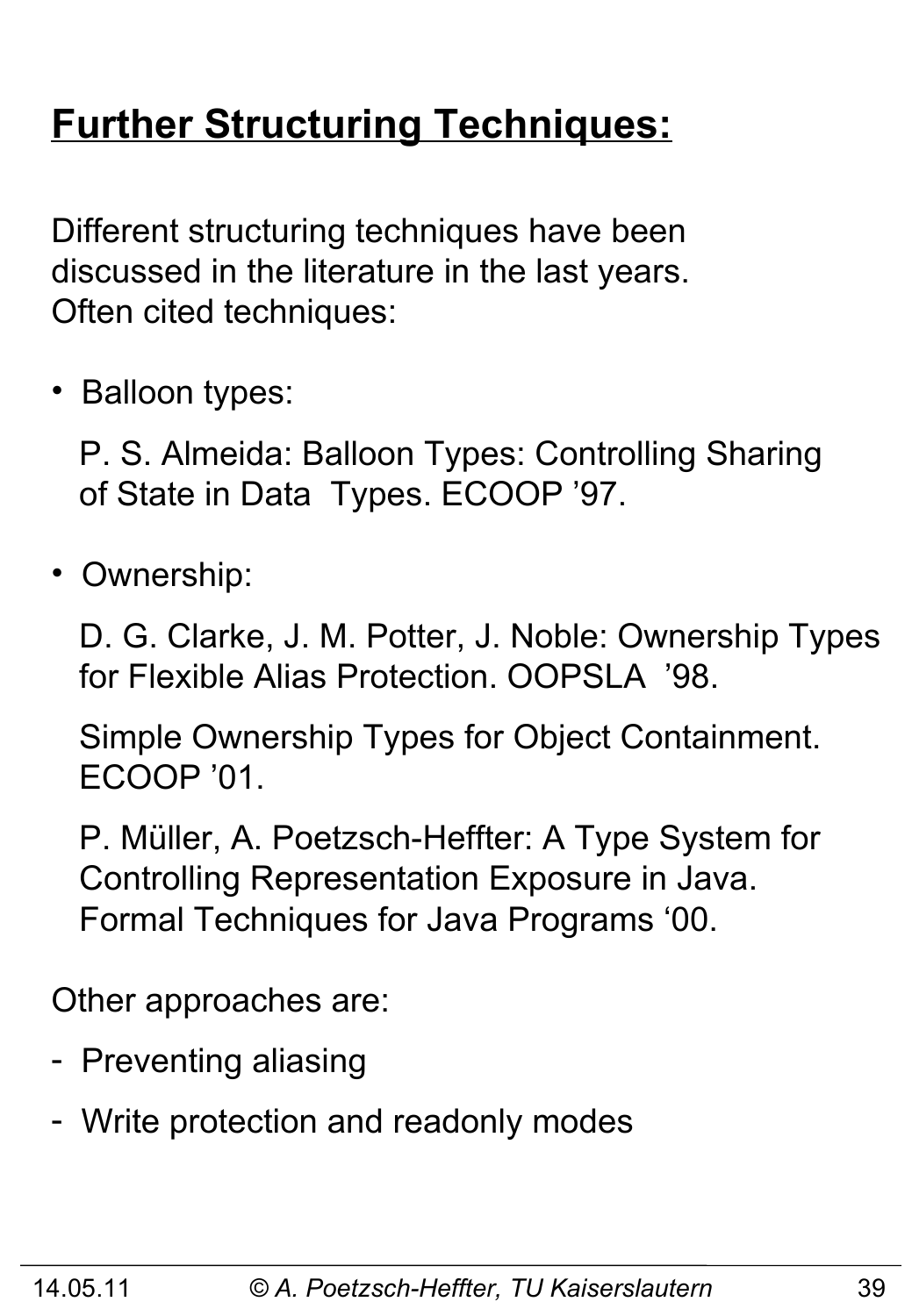### Balloon types:

A type can be marked as balloon type. Objects of balloon types are called b*alloon objects*.

Idea:

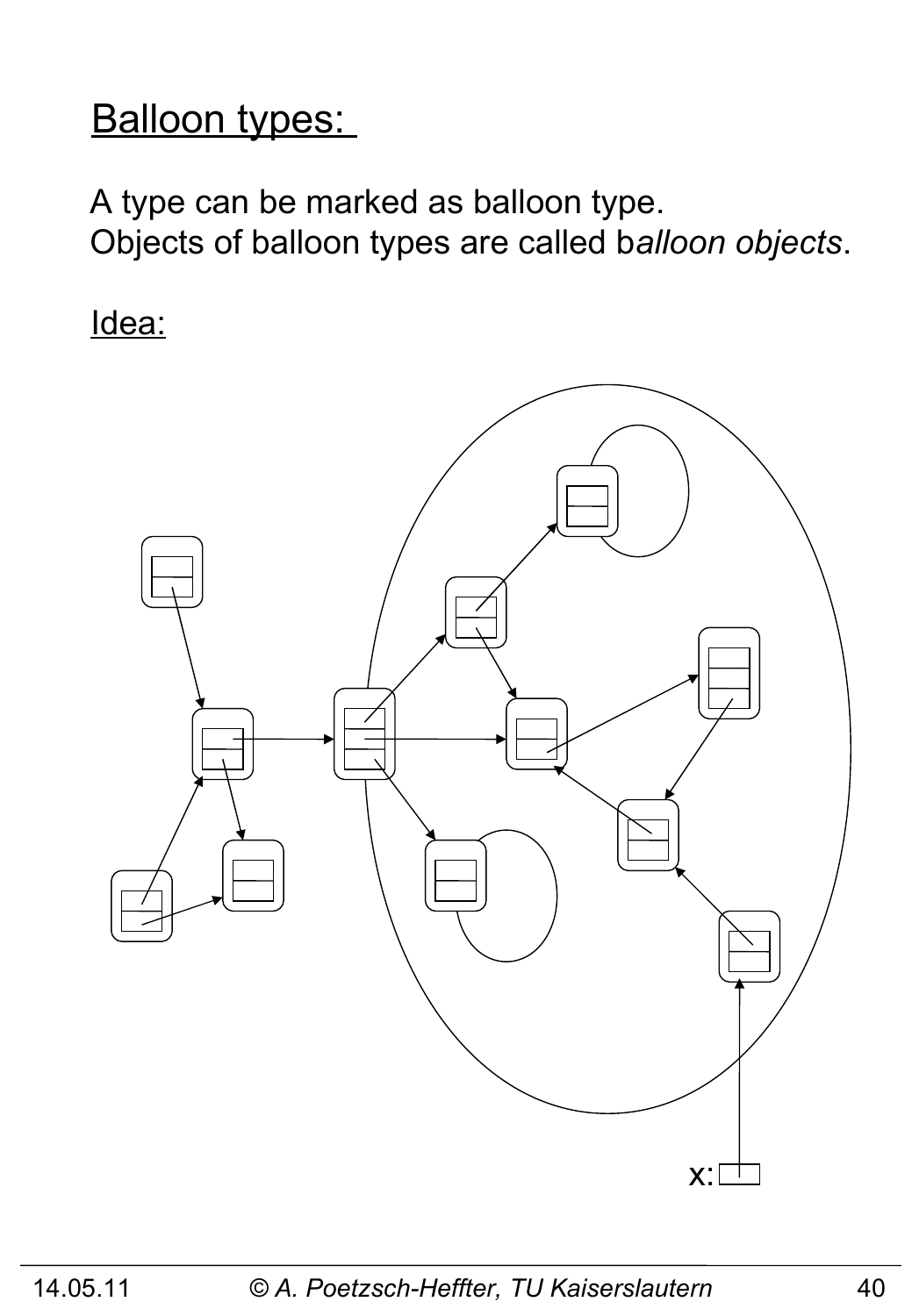#### Cluster:

Let G be the undirected graph with

- all objects as nodes and
- all references between non-balloon objects and from balloon objects to non-balloon objects as edges.

A *cluster* is a connected subgraph of G which is not contained in a larger connected subgraph.

Internal objects:

An object O is said to be *internal* to a balloon object B if and only if:

- O is a non-balloon object in the same cluster as B or
- O is a balloon object referenced by B or by some non-balloon object in the same cluster as B or
- there exists a balloon object B' internal to B and O is internal to B'.

**External objects:** 

An object is said to be *external* to a balloon object B iff it is neither B nor internal to B.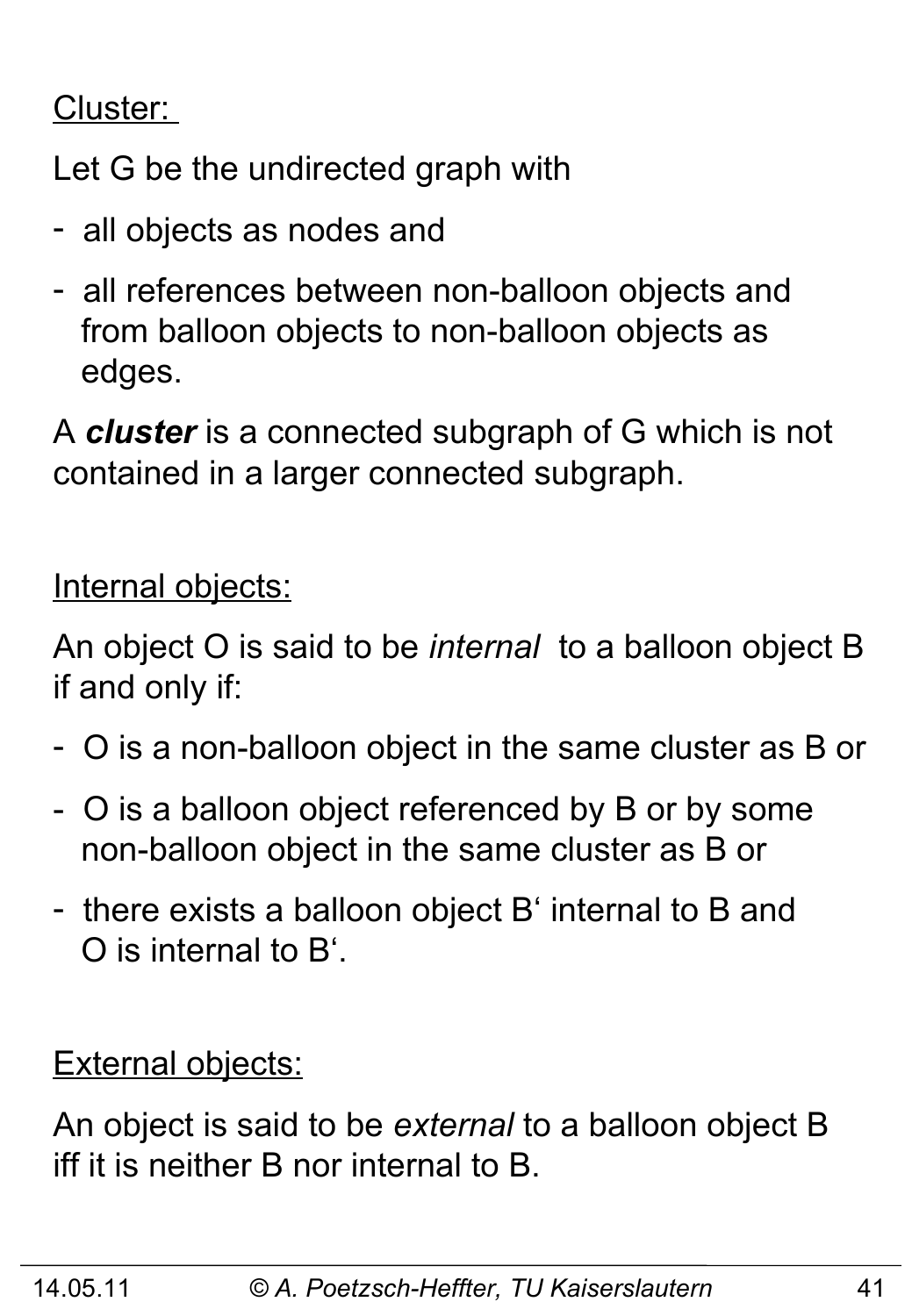Balloon invariant:

If B is an object of a ballon type then:

- B is referenced by at most one instance variable.
- If such a stored reference exists it is from an object external to B.
- No object internal to B is referenced by any object external to B.

# Remark:

The invariant allows that objects referenced only by dynamic aliases reference internal objects. Such objects are internal to the balloon.

 That is why a balloon B can contain more objects than just the set of all objects reachable from B.

- To guarantee the balloon invariant, Almeida uses the following techniques:
	- Assignment of references to instance variables of balloon objects is not always allowed.
	- Data flow analysis

**I**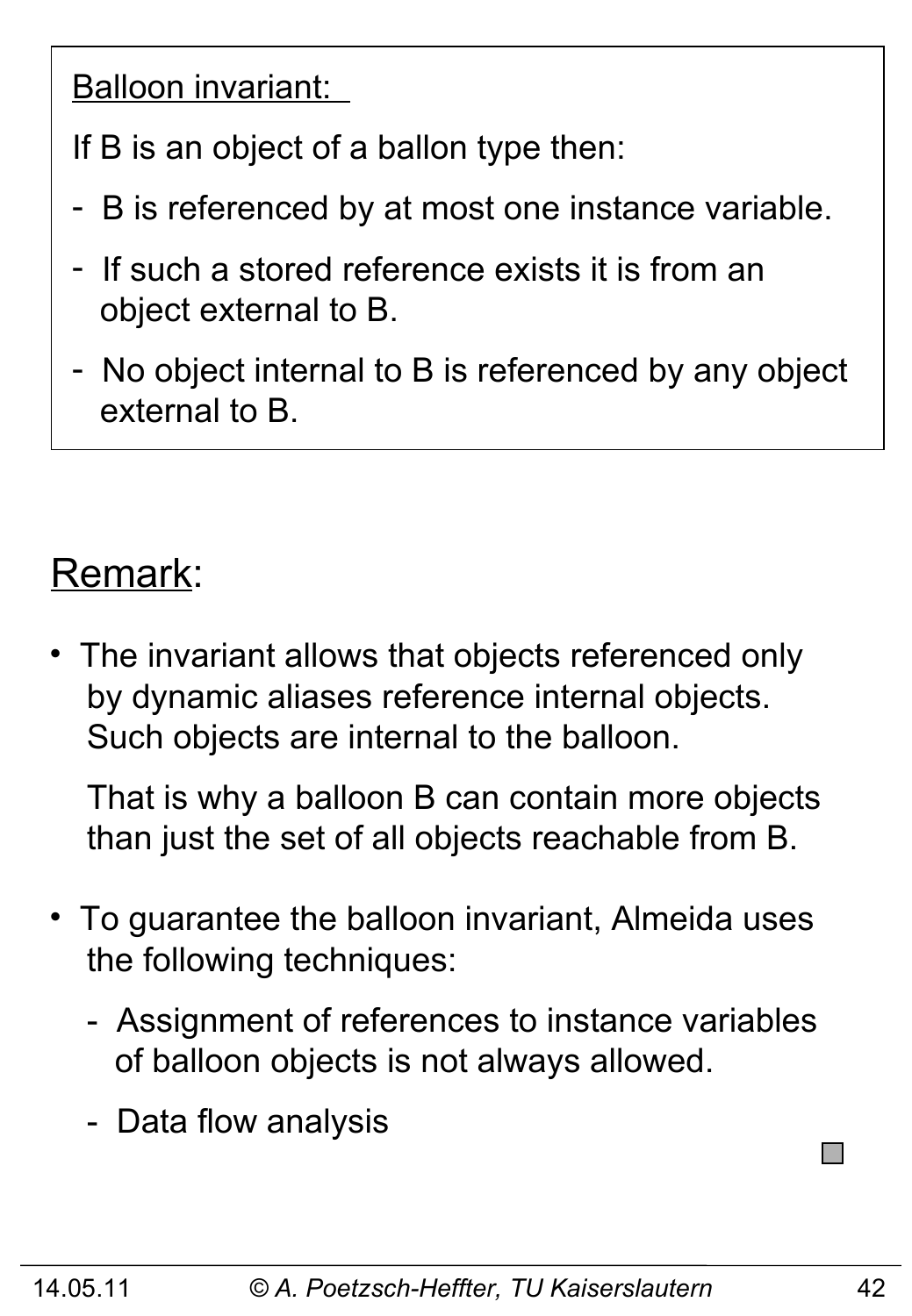### Ownership:

Idea:

- Introduce an ownership relation between objects: object X owns object Y.
- Define encapsulation based on ownership:

Only the owner may directly access his objects.

• Declare the ownership relation as extended type information.

### **Example:** (Ownership annotations)

```
class Engine { 
   void start() { ... }
   void stop() { ... }
}
class Driver { ... }
class Car {
  rep Engine engine; // belongs to representation
  Driver driver; \frac{1}{2} not part of representation
  Car() engine = new rep Engine();
    \text{driver} = \text{null};
   }
```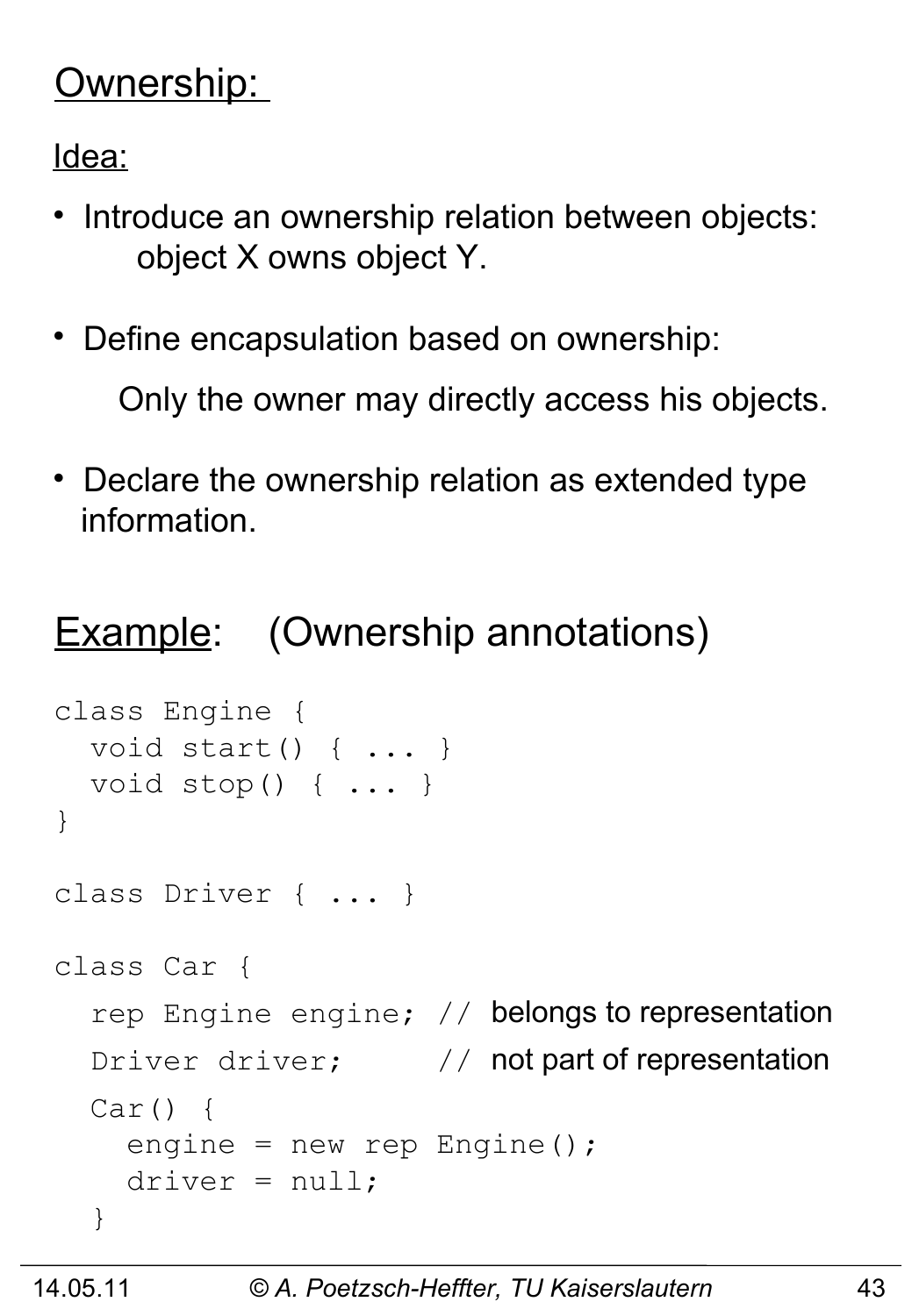```
 rep Engine getEngine() { return engine; }
   void setEngine( rep Engine e){ engine=e; }
   void go () {
     if(driver!=null) engine.start();
   }
}
class Main { 
   void main() {
    Driver bob = new Driver(); // root owner
    Car car = new Car(); \sqrt{2\pi} // root owner
     car.driver = bob;
     car.go();
    car.engine.stop(); \sqrt{7} fails
    car.getEngine().stop(); // fails
    rep Engine e = new rep Engine();
    car.setEngine(e); \frac{1}{2} // fails
   }
}
```